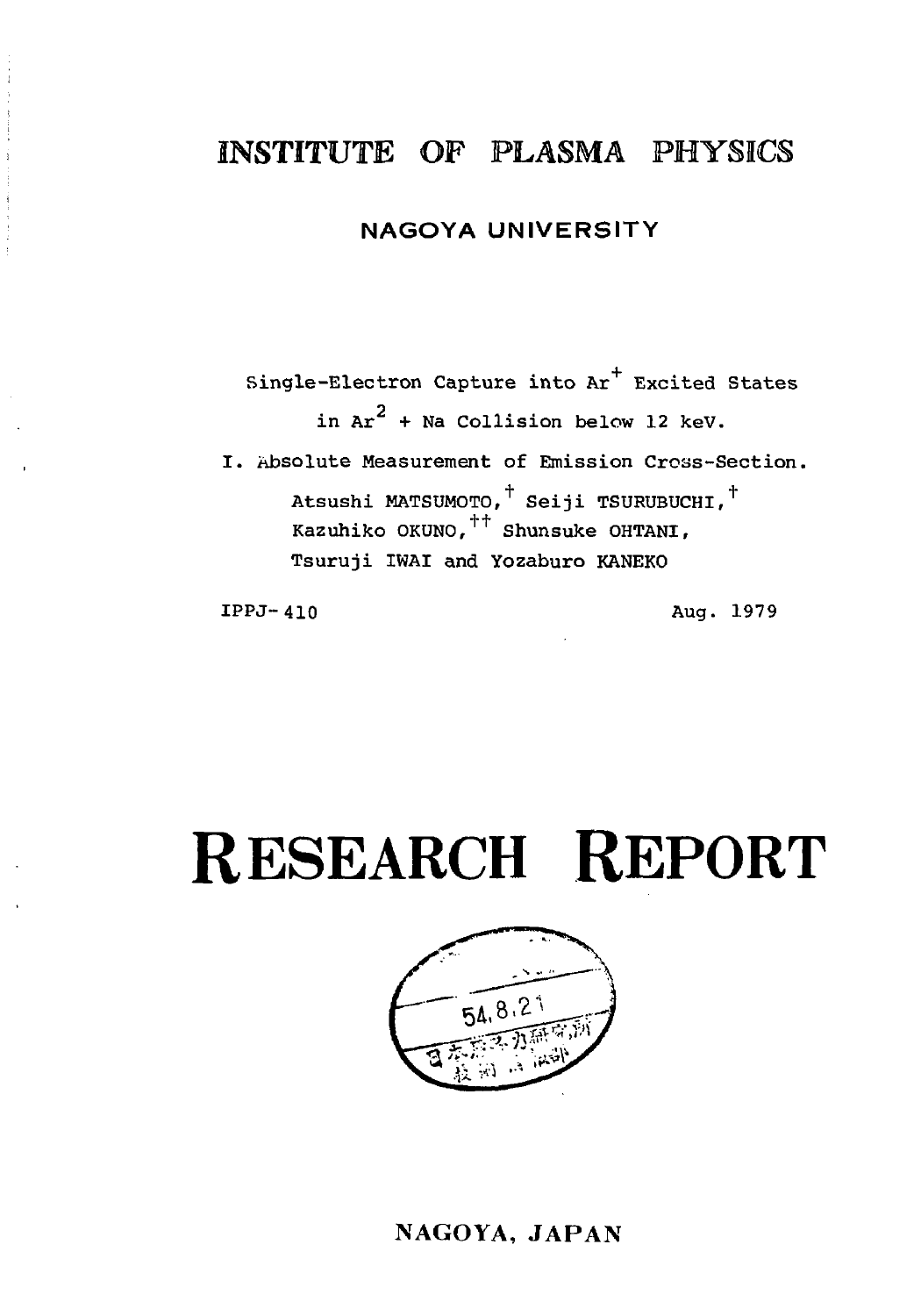Single-Electron Capture into Ar<sup>+</sup> Excited States in Ar $^2$  + Na Collision below 12 keV. I. Absolute Measurement of Emission Cross-Section. Atsushi MATSUMOTO,<sup>†</sup> Seiji TSURUBUCHI,<sup>†</sup> Kazuhiko OKUNO. $+$ <sup>++</sup> Shunsuke OHTANI, Tsuruji IWAI and Yozaburo KANEKO

IPPJ-410 Aug. 1979

( Received July 24 1979 )

Further communication about this report is to be sent to the Research Information Center, Institute of Plasma Physics, Nagoya University, Nagoya, Japan.

t Permanent address: Department of Physics, Faculty of Science, Osaka University, Toyonaka, Osaka 560.

tt Permanent address: Department of Physics, Faculty of Science, Tokyo Metropolitan University, Setagaya-ku, Tokyo 158.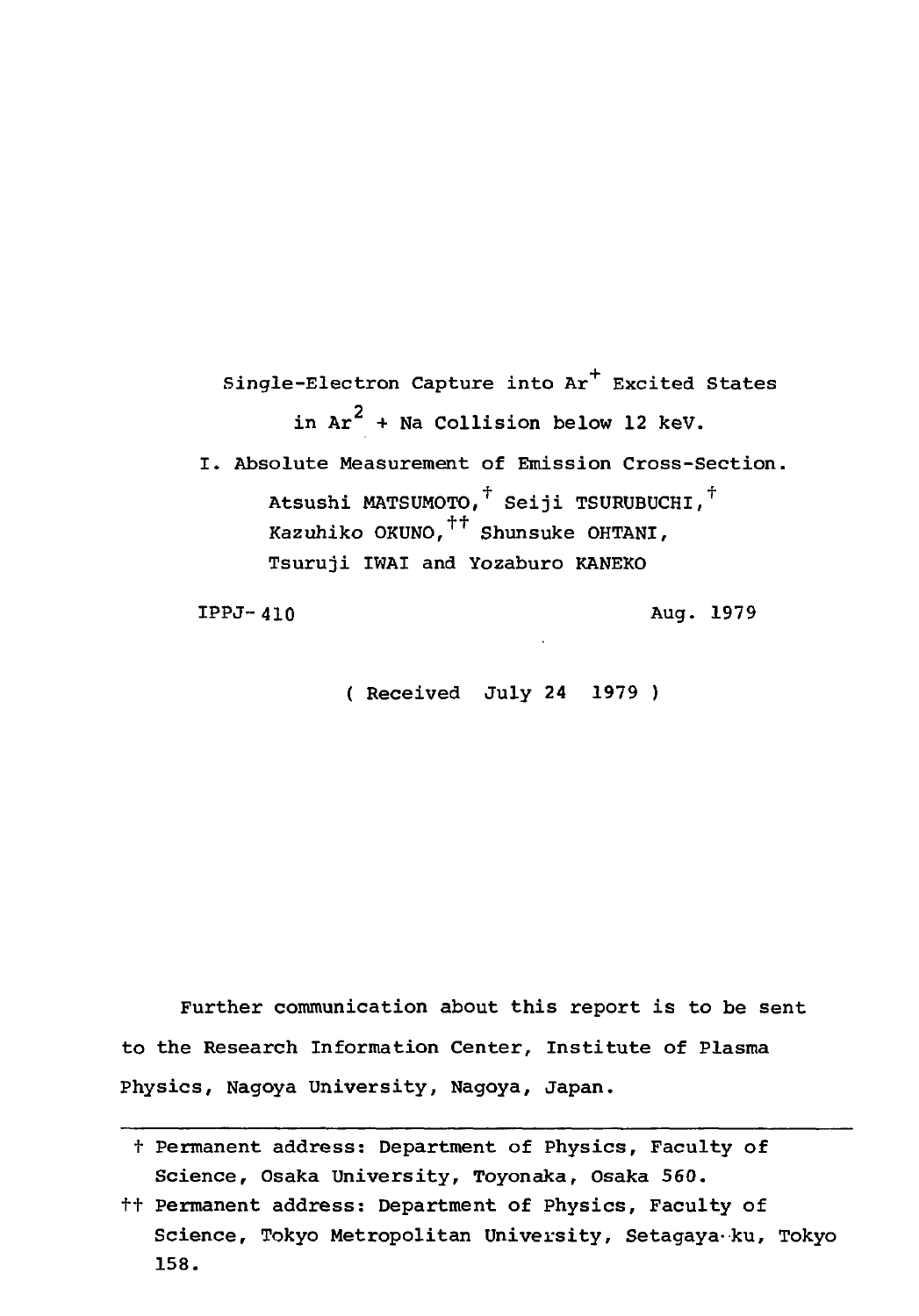#### Abstract

Emission spectra between 2800 and 6000 A have been observed at the ionic energies from 0.2 to 12 keV. Absolute measurements of emission cross-sections have been made for the emission lines coming from Aril excited states at 4 and 8 keV with a crossed-beam technique. Processes of single-electron capture into the Aril 4p- and 4p'-states, with exothermicity of a few eV, take place dominantly  $(\sqrt{10}^{-15} \text{ cm}^2)$ , while the endothermic processes producing Aril in the 4d- and 5s-states occur with small cross-sections. Sum of the cross-sections for electron capture into the excited states observed is comparable with the total single-electron capture cross-section estimated from attenuation measurements of ion currents. Possible errors and uncertainties are discussed.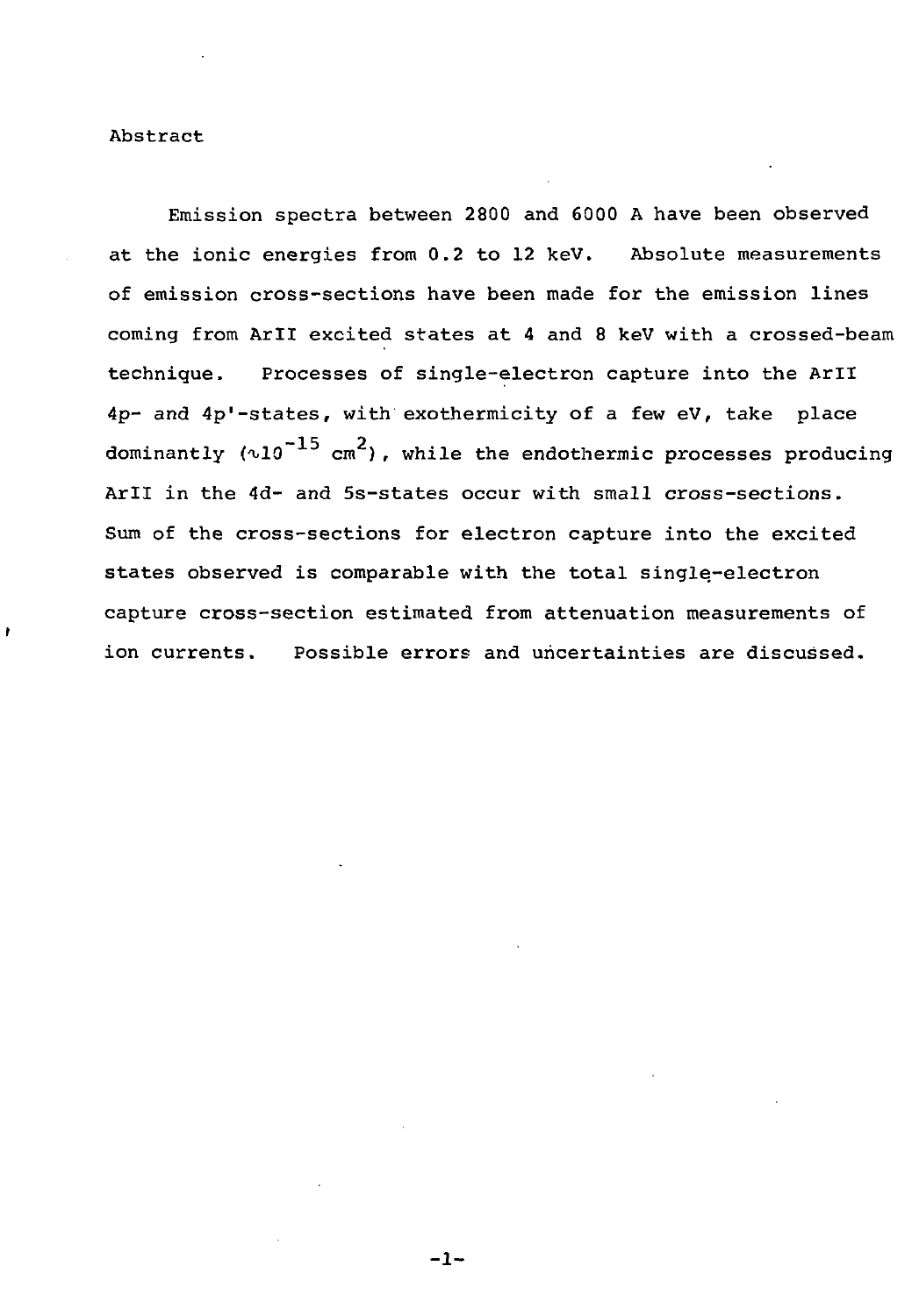#### §1. Introduction

The study of electron capture by multiply charged ions (MCI) in atoms and molecules has extensively been made in a low or intermediate energy region during the last few years.

Experimental work was done early by Hasted and his colleagues for single-electron capture by  $N^{2+}$ ,  $Ar^{2+}$  and  $Kr^{2+3+}$  in rare gas atoms.<sup>1,2)</sup> zwally and Xoopman studied electron capture by  $C^{4+}$  in rare gas atoms below 40 keV in 1970.<sup>3)</sup> Since then experimental activity in this field has grown up rapidly and the collision process involving MCI has been attacked at a number of laboratories. Salzborn's group in Giessen carried out systematic investigations on capture of one or more electrons by MCI of rare gas in atoms below 100 keV.<sup>4-7)</sup> Gilbody's group in Belfast examined electron capture by  $Li^{3+}$  in H and H<sub>2</sub> at the energies 65 to 1500 keV.<sup>8)</sup> Phaneuf, Meyer and McKnight at ORNL reported electron capture by MCI of N, O and C in H and H<sub>2</sub> at the energies 10 to 1650 keV.<sup>9)</sup> Okuno, Koizumi and Kaneko, quite recently, have studied symmetric resonant double charge transfer for the system of  $Kr^{2+}$  Kr and  $Xe^{2+}$  Xe at the low energy below 20 eV.  $10$  Theoretical work has actively been done in connection with the needs from fusion plasmas, so that almost all the theories deal with collisions between fully= stripped ions and atomic hydrogen.<sup>11-15)</sup>

When a projectile ion  $A^{q+}$  (q>l) collides with a target atom B, multiple-electron capture processes can take place, but the dominant process is usually single-electron capture,

 $-2-$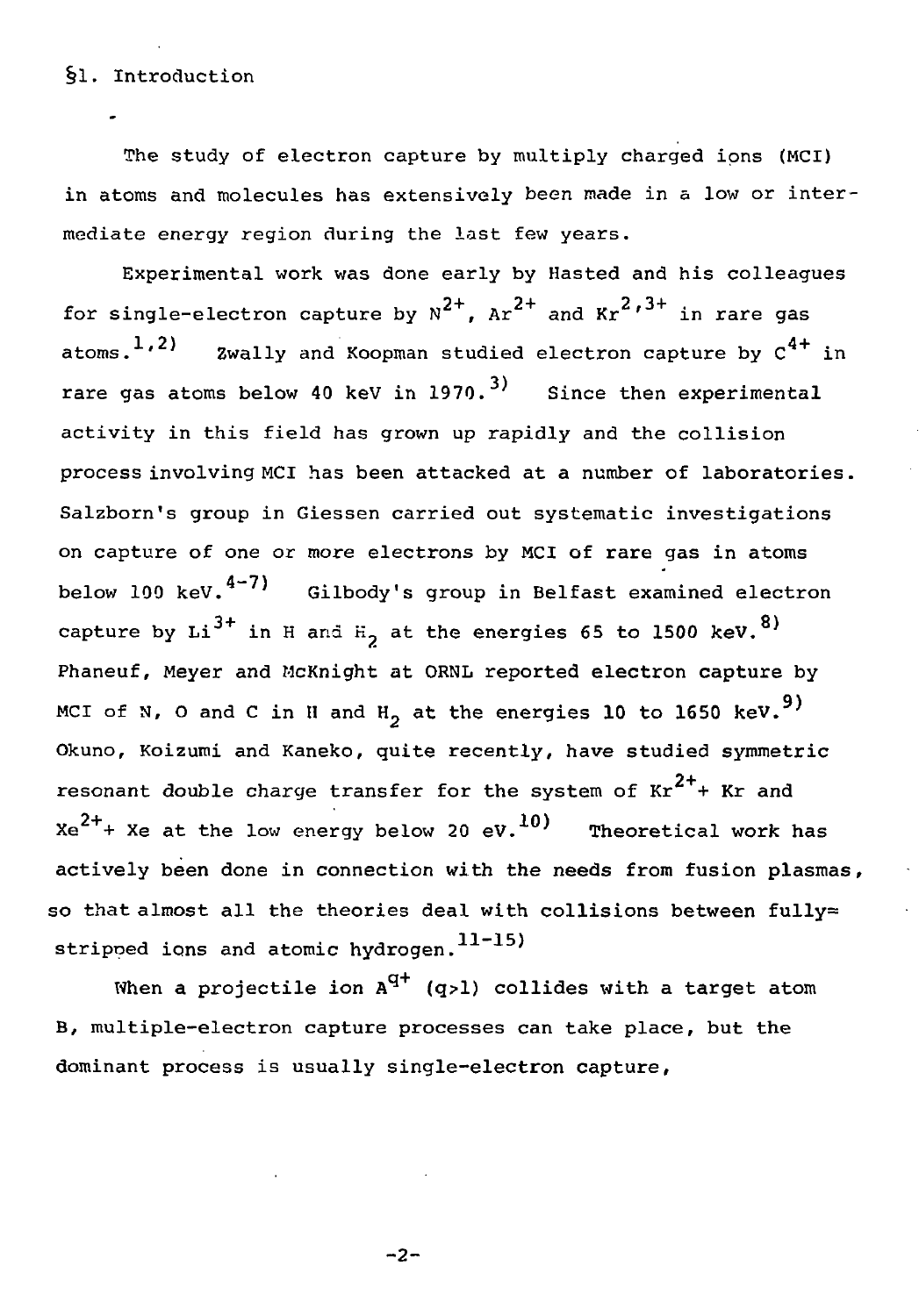$$
A^{q+} + B \rightarrow A^{(q-1)+*} + B^{+} + \Delta E.
$$
 (1.1)

Here AE stands for the change in the total internal energy of the initial and final states at infinite internuclear separations. In this reaction, there are many possible channels connecting with excited states of projectile as well as its ground state. For electron capture by MCI into the ground state, AE is so large that a very small cross-section is predicted according to the Massey criterion. On the other hand, a capture process into some excited state has a small energy defect; it will be dominant at low or intermediate energies. This prediction leads to the possibility of soft X-ray lasers<sup>16,17</sup> and relates closely to a serious problem in fusion plasmas, i.e., plasma cooling by radiation of emission lines from MCI. $^{13)}$ 

In spite of such a circumstance, most of the experimental studies have been restricted to determination of the cross= section of total electron capture. There has been little work on electron capture into excited states. The group of FOM Institute has taken the initiative in this area. Winter, Bloemen and de Heer have optically determined the cross-sections for electron capture into excited states of projectile in the collisions of  $Ne^{q+}$  (q=1,2,3,4) with He at the energies 25 to 800 keV<sup>19)</sup> and with He, Ar and H<sub>2</sub> at 100 keV.<sup>20)</sup>

Aiming at application to atomic collision experiments, we have constructed a multiply-charged-ion source, where MCI is produced by bombardments of hot electrons in the so-called ECR=

 $-3-$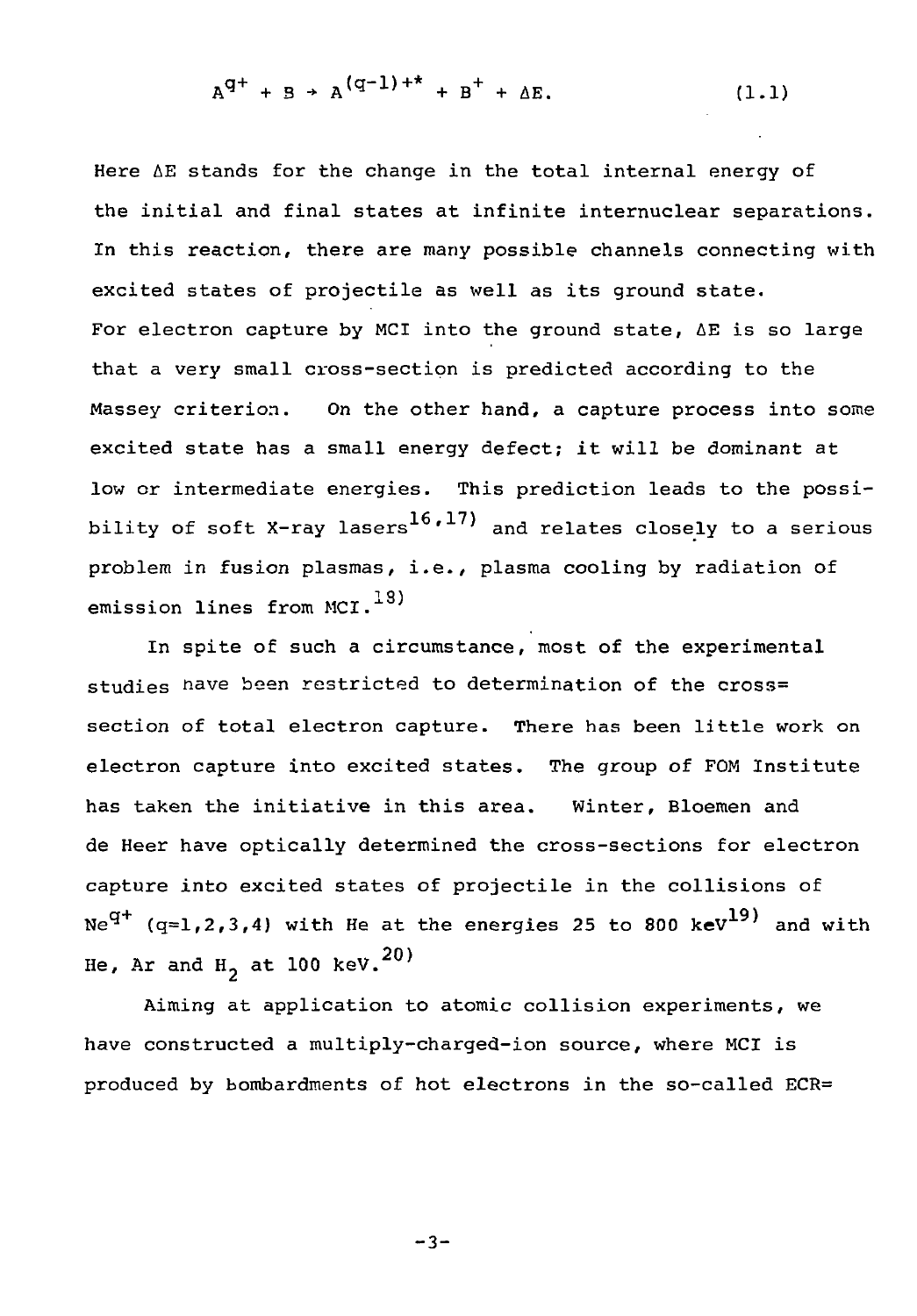plasmas.<sup>21</sup> As a first trial, we have studied single-electron capture into the ArII excited states in the collisions of  $Ar^{2+}$ with Na by means of absolute measurements of light emission intensities with a crossed-beam technique at the ionic energies below 12 keV. For the present collision system, there are a large number of channels opened to excited states of projectile. Such a complicated system, in turn, should contain much information on production rates of individual excited states. This is one of the reasons why the present system was chosen. A second reason is that the present study can be a model experiment for electron capture by MCI in atomic hydrogen, because Na has one  $s=$ electron in the outer-shell and neither excitation nor ionization of Na<sup>+</sup> are expected owing to its large endothermicity. Other reasons come from experimental facilities; a stable and intense ion beam of  $Ar^{2+}$  can be obtained easily, and no differential pumping system is necessary, because sodium atoms are effectively pumping system is necessary, because sodium **atoms are effectively**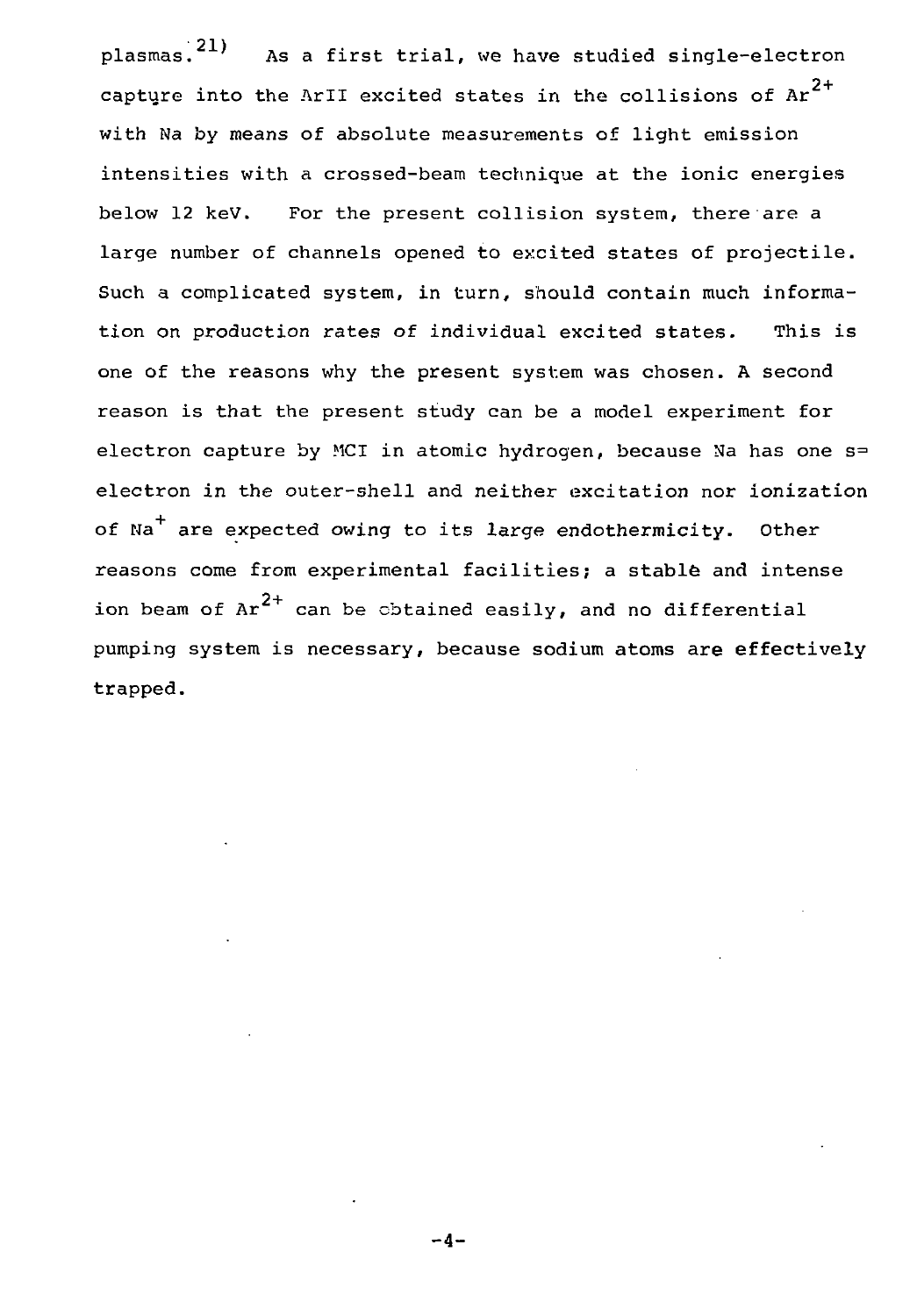#### § 2. Experimental

#### 2a) Experimental setup

It is necessary to produce an intense and stable ion beam in the desired charge state for the study of collision processes involving multiply charged ions. For the purpose, we have constructed one of the new devices for producing highly charged ions, an ECR ion source, which is based on electron-cyclotron= resonance (ECR) heating of plasmas in a magnetic bottle. Its detailed description is found in ref. 21.

The experimental setup is sketched in Fig. 1. An ion beam extracted from the ion source was mass-analysed, and then was led through a collimating slit (l.lmm-wide, 2.3mm-high) into a collision chamber. The ion beam was crossed at right angles with an effusing beam of sodium atoms and was received with a Faraday cup after running a few cm in the collision chamber. Typical ion currents were a few  $\mu$ A for Ar $^+$  and Ar $^{2+}.$  Radiation from the crossing region was observed along the third orthogonal direction through a sapphire window. The light flux was focused with a qvartz condensing lens on the entrance slit of a quartz spectrograph (Hilger D96, f/1.8) or of a grating monochromator (Nikon G250, f/4.5). A photomultiplier (HTV R376) with a d.c. amplifier was used for photoelectric measurements.

The beam of sodium atoms was produced by effusion from an orifice (l.lmm-diameter, 1.5mm-thick) which was drilled on a removable cap of an oven. The orifice was placed at 9.3 mm distance from the center of the ion beam. The oven was made

 $-5-$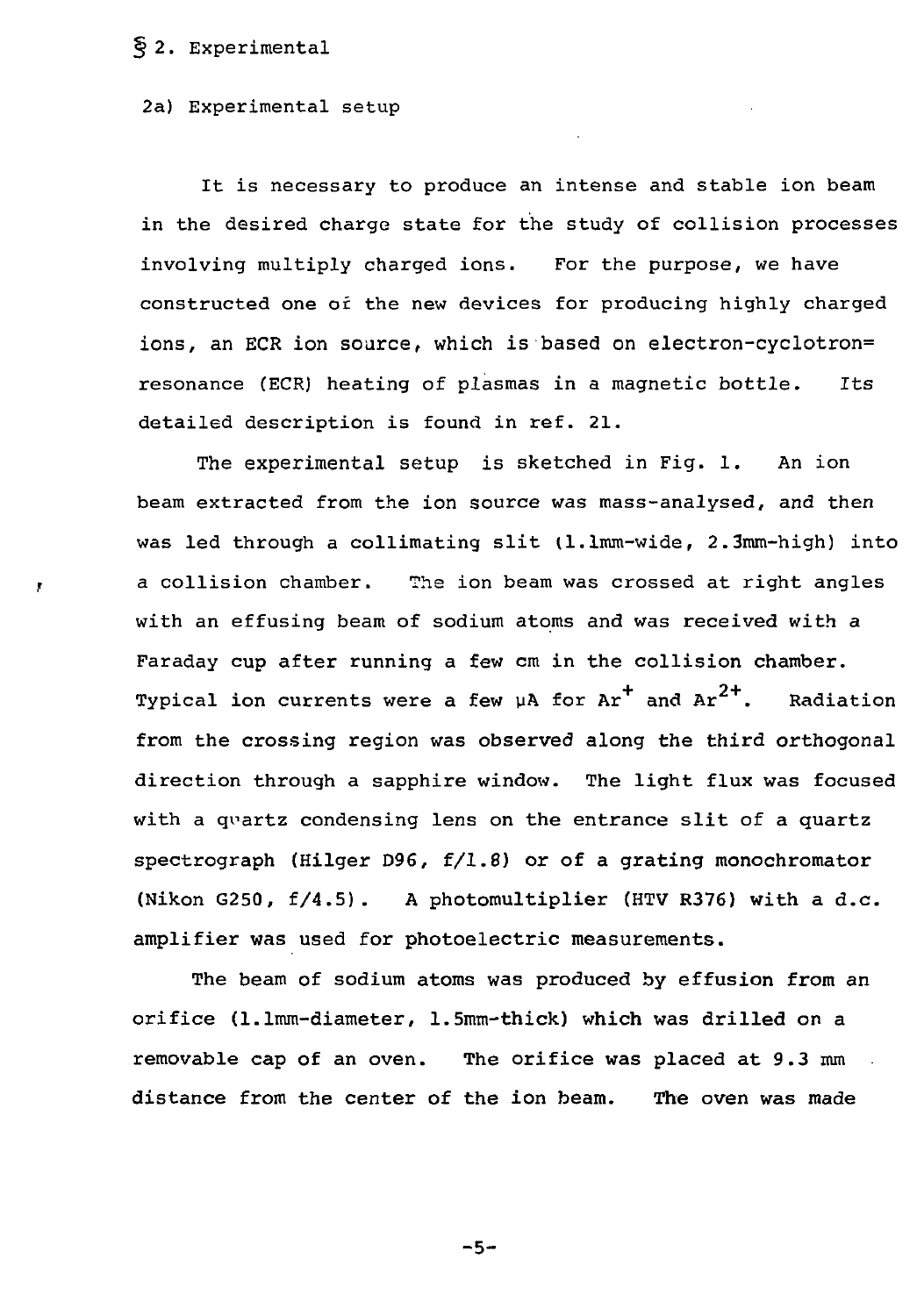of stainless steel and its temperature was monitored with an alumel-chromel thermocouple attached to the oven. A plate shutter was placed in front of the orifice to stop the atomic beam for background measurements and during warming-up periods. A liquid nitrogen trap was placed above the crossing of both the beams, and sodium atoms were effectively condensed on the trap after running several cm.

The collision chamber was evacuated with a 4-inch oil-diffusion pump together with a cold trap. The back pressure was maintained below  $1x10^{-6}$  Torr. The transparency of radiation through the sapphire window suffers from a very small amount of contamination of sodium. Therefore, the window was heated to prevent it from any contamination throughout measurements of light intensities.

#### 2b) Experimental procedure

If it is assumed that radiation emerging from the crossing is isotropic, the cross-section  $Q_1$  for the emission of photons at wavelength  $\lambda$  is given by

$$
Q_{\lambda} = \frac{4\pi}{\omega} \frac{q}{I_{\lambda} N L} \frac{S_{\lambda}}{N L} k(\lambda)^{-1},
$$
 (2.1)

where qe is the charge of a projectile ion,  $I_i$  the ion beam current, u the solid angle subtended by the condensing lens at the crossing, L the observation length along the axis of the ion beam, N the target atom density at the observed region, hv the energy of emitted photons,  $S_{\lambda}$  the photomultiplier signal current, and k( $\lambda$ ) overall

$$
-6-
$$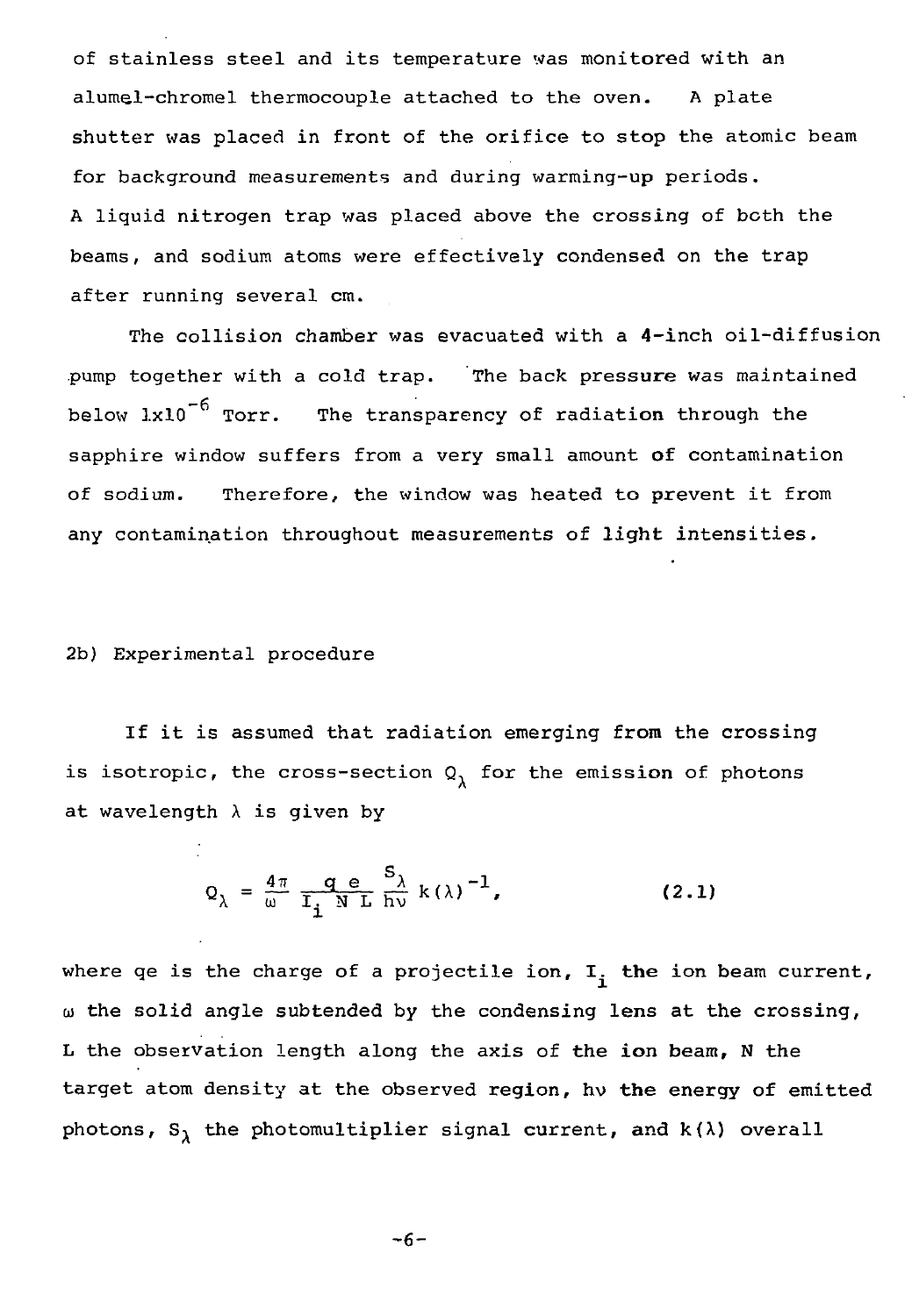sensitivity of the optical detection system. The quantities  $\omega$ and L follow from the geometry of the optical arrangement. Then, if the target density and the sensitivity are determined, we can evaluate the emission cross-section.

The target density N is derived from the relation,  $N = I_2/\langle v \rangle$ , where  $I_a$  and  $\langle v \rangle$  are the beam intensity and the mean velocity of target atoms, respectively. Two conventional techniques may be available to determine the beam intensity of sodium atoms; surface ionization and deposition. $^{22)}$  ) The latter one was adopted in the present work. The sodium atomic beam was condensed, after passing through the ion beam, on a circular stainless-steel plate (17mm= radius) attached at the bottom of the liquid nitrogen trap. The distance between the plate and the orifice was set at 102 mm. After each experimental run of some ten hours, the plate was removed and sodium layer deposited on it was dissolved into a knov/n amount of water. Sodium concentration of the solution was compared with that of a standard solution of NaOH by the method of atomic absorption.  $23$ ) The beam intensity follows from the total amount of sodium atoms collected during the experimental run. The mean velocity <v> is derived from the monitored temperature, provided that the velocity distribution is Maxwellian. The target density has to be chosen sufficiently low so that secondary collision effects are negligibly small. We confirmed a good linear-relation between  $S_{\lambda}/I$ . and N, as far as the target density ranged from 0.6 to 2.1x10<sup>-12</sup> cm<sup>-3</sup>; all the measurements of light intensities were made in this density range.

The spectral sensitivity of the detection system  $k(\lambda)$  was determined by use of a hollow cathode lamp (Westinghouse, WL22606),

-7-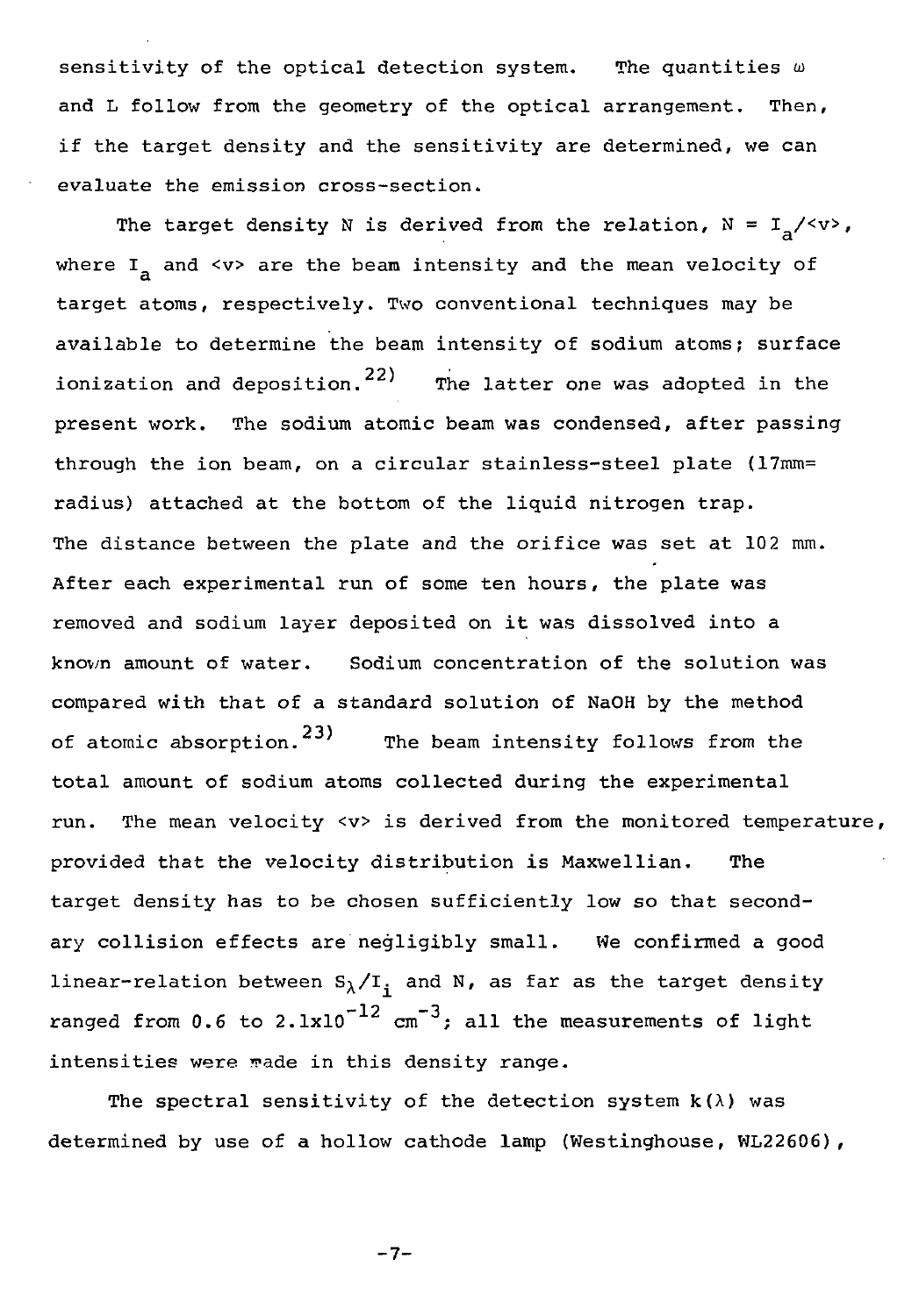which was calibrated against a tungsten ribbon lamp calibrated by NBS (GE, 30A/T24). The calibration was made by means of a double monochromator (Spex 1400) in order to diminish stray light in the monochromator as much as possible. The hollow cathode lamp was set at just the same place as the crossing, and the same optical detection system was used for intensity measurements of radiation from the lamp and the crossing.

In order to estimate the total electron-capture cross-section  $\sigma_{\rm 21'}$ , the attenuation of the ion current was measured. If it is assumed that the attenuation of Ar $^{2+}$  ion current is mainly due tc single-electron capture, the total cross-section  $\sigma_{21}$  is given by

$$
\sigma_{21} = -\pi^{-1} \ln(\frac{2\pi}{I_0} - 1), \qquad (2.2)
$$

where I represents a target thickness. The incident ion current  $I_{\Omega}$  attenuates to I after passing through the target beam. Both the currents I and  $I_0$  were measured with the Faraday cup by opening and closing of the shutter placed in front of the orifice. The target thickness II was obtained from the density distribution of the target beam along the axis of the ion beam; the distribution was estimated experimentally as follows. For the  $(\text{Ar}^+, \text{Na})$  collision, only Ma D-lines are observed, as mentioned in %3. Then, the intensity distribution of light emission reflects the density distribution of the target beam. The former was measured by means of microphotometry of the photograph of the crossing region taken through the window.

 $-8-$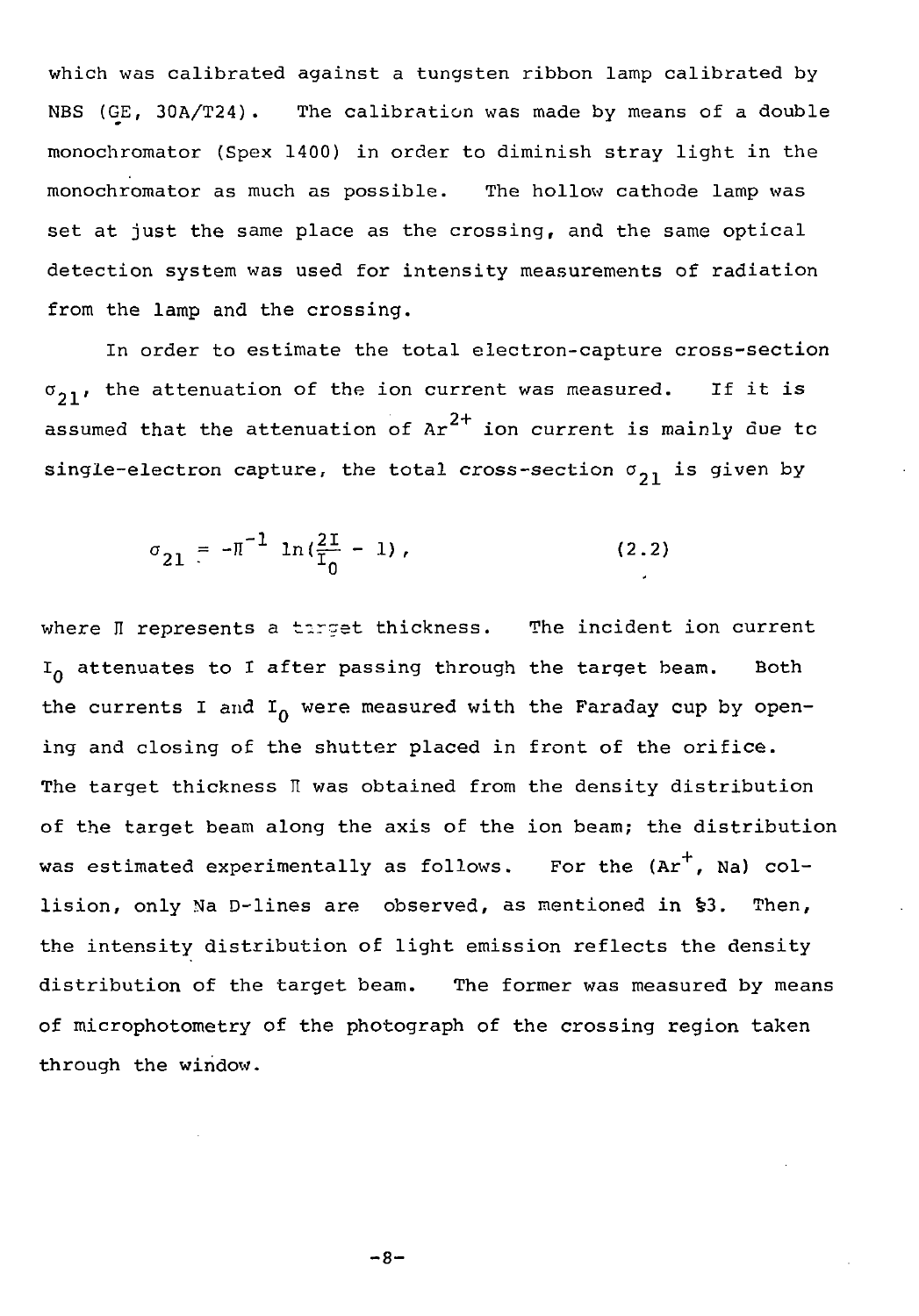The relative error in  $Q_{\lambda}$  can be estimated from eq. (2.1) as follows:

$$
\left|\frac{\Delta Q_{\lambda}}{Q_{\lambda}}\right| \le \left|\frac{\Delta T_{\perp}}{T_{\perp}}\right| + \left|\frac{\Delta N}{N}\right| + \left|\frac{\Delta S_{\lambda}}{S_{\lambda}}\right| + \left|\frac{\Delta K\left(\lambda\right)}{K\left(\lambda\right)}\right| + \left|\frac{\Delta L}{L}\right| + \left|\frac{\Delta M}{N}\right| \tag{2.3}
$$

As for  $I_i$ , an error comes from its instability and attenuation in passing through the target beam. The instability is within ±1 % and the attenuation is smaller than 1 % under the condition of light intensity measurements. The instability in S, is less than ±2 %, except for the case of weak emission lines. As for  $k(\lambda)$ , the error arises from several components; the uncertainty in spectral radiance of the standard lamp is estimated to be  $\pm 8$   $\ast$ , $^{24)}$  the reproducibility and instability of the hollow cathode lamp within ±3 %, an error in measurements of geometrical quantities such as slit widths  $\pm 1.5$  %. and an error in measurements of photoelectric current of the standard lamp ±0.5 %; total limit of the error for  $k(\lambda)$  is therefore  $\pm 13$  %. As for L, an error is estimated at about  $\pm 5$  %. A negligible error comes from  $\omega$ , because of the same optical arrangement.

As for the derivation of target density, there are possible errors arising from five origins at least. One comes from the procedure of atomic absorption. A main error arises from preparation of the standard solution and is estimated at about ±5 %. A second error comes from the instability such as a fluctuation and drift of the oven temperature. We could not detect any instability of the monitored temperature larger than ±2.5 °C.

```
-9-
```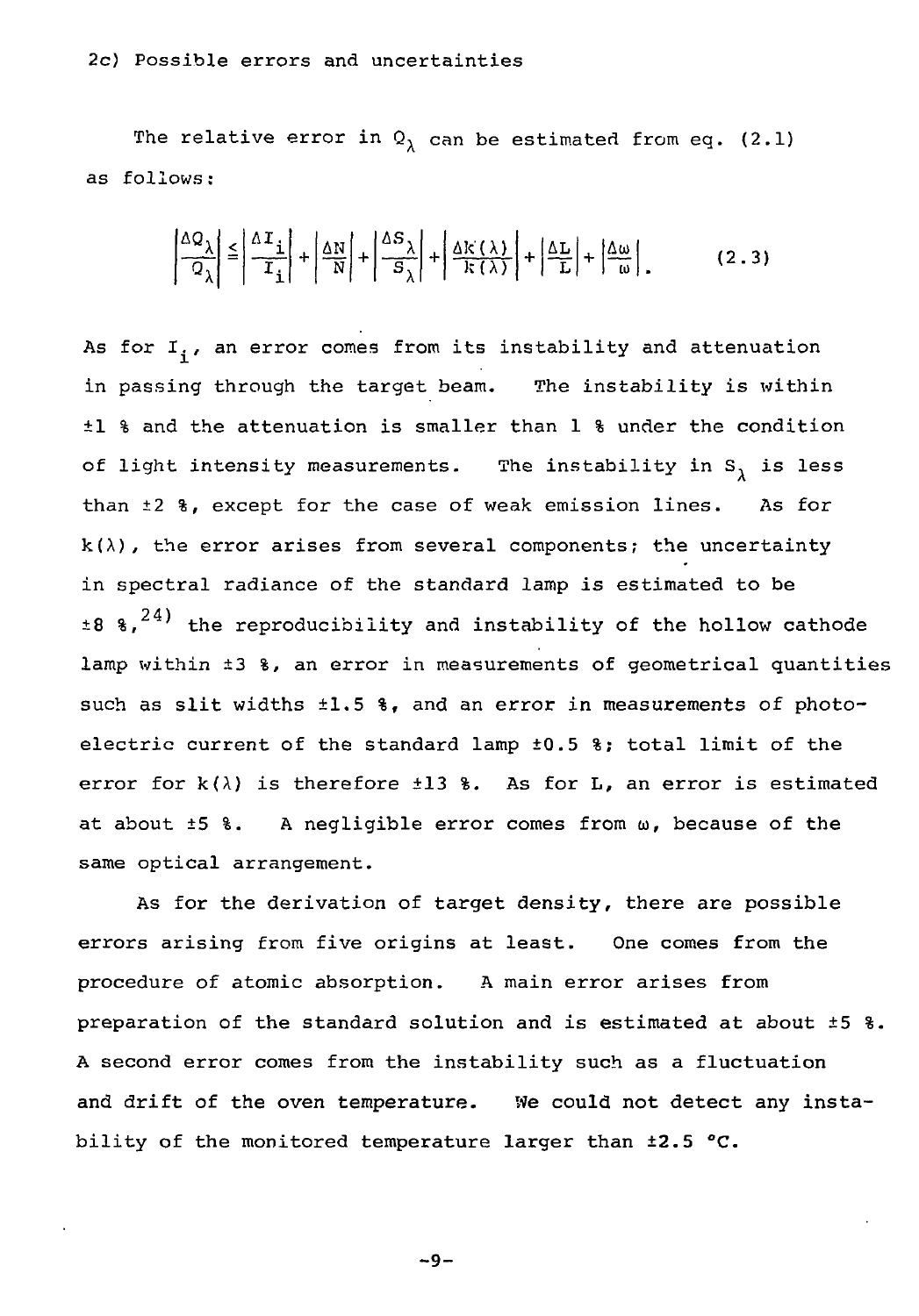Even a very small instability, however, affects individual measurements through the density fluctuation seriously, because the beam density depends on the temperature exponentially. For example, the fluctuation of ±2.5°C in temperature causes the deviation of ±7 % in density for the present case. Mother problem comes from the derivation of the mean velocity. We derived it from the monitored temperature, which may be different from the temperature defined in the atomic beam. A gas kinetic treatment enables us to estimate the latter temperature; the ambiguity in estimated temperature is  $\pm 4$  % which corresponds to an error of  $\pm 2$  % in  $\langle v \rangle$ , since the mean velocity is proportional to the square root of temperature. A fourth error results from measurements of geometrical dimensions. This induces an error of ±7 % in N. A fifth problem lies at the assumption that the condensation coefficient of sodium atom is unity. Wexler pointed out  $^{25)}$  that alkali atoms stick well to oxide-free metallic surfaces at the temparature far below 25°C. Thus we have made the above assumption, but uncertainty still remains. An inevitable error in determination of the target density is estimated to be about ±21 % for absolute measurements and about ±7 % for relative measurements.

We have so far been concerned with possible errors arising from determination of each quantity in eq. (2.1). Evaluation of emission cross-sections from eq. (2.1) is based on at least three assumptions, of which validity depends on experimental conditions. As mentioned above, an isotropic radiation was assumed. The light emission from a collision volume, however, is in general polarized and its intensity has an angular dependence. The polarization effect is usually pronounced at low-energy collisions;

 $-10-$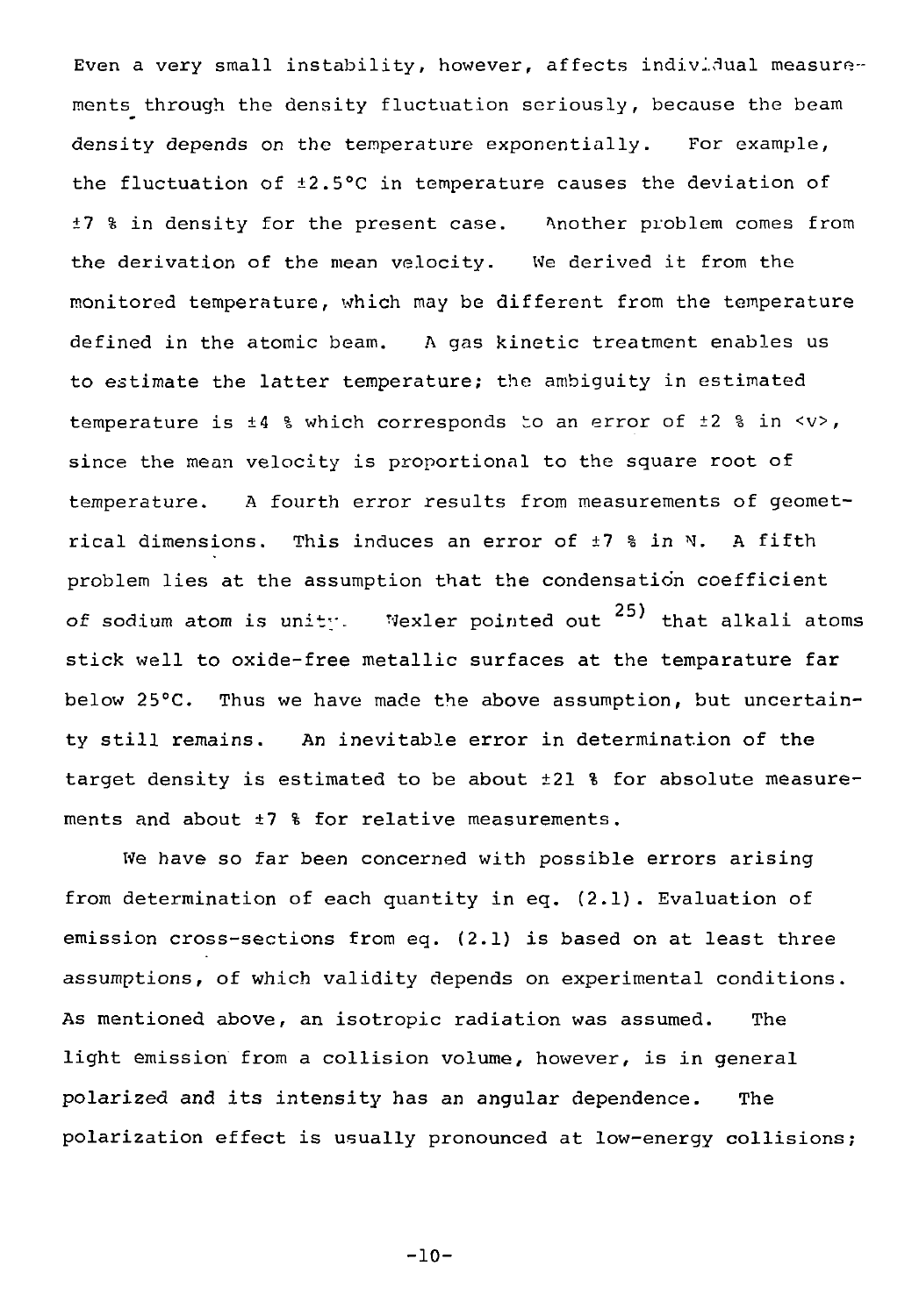a systematic error then comes into the energy dependence of emission cross-sections. The polarization effect was not examined in the present experiment and no correction was made.

A second problem relates to the lifetime effect. As far as radiation from the projectile is concerned, the light emission tails away along the direction of the ion beam. This tailing originates in a definite lifetime of the excited states from which the emission lines come. Therefore; the effect will be enhanced in an emission line from the state having a long lifetime and in an emitter having a high velocity. This lifetime effect causes another systematic error, but it can be corrected if the lifetime for each excited . state and the density distribution of target atoms are given. The density distribution was estimated by means of microphotometry mentioned in 2b). Almost all the values of the lifetime were referred to Fink et al.<sup>26)</sup> The rest were obtained from refs. 27-29<sup>T</sup> The correction factor was evaluated for each emission line and at each ionic energy. A typical example is as follows; the emission intensity observed should be reduced to 94 % of its own for 3729 A-line (4p  $^*S_{3/2}$  + 4s  $^4P_{5/2}$ ) at 4 keV. Fink et al. estimated errors in their data to be about 30 %. This corresponds to errors of  $\pm 4$  % and  $\pm 6$  % in the present correction factor at 4 keV and 8 keV, respectively, at the extreme of the longest lifetime for the excited states observed. From measurements of the density distribution, an error comes into the correction factor by smaller than ±1 %. Thus the error in the correction factor for lifetime effect does not exceed  $\pm 7$  %.

-11-

<sup>†</sup> The lifetime for ArII 4d <sup>2</sup>F<sub>5/2</sub> was not available and was assumed to be the same as that for 4d <sup>2</sup>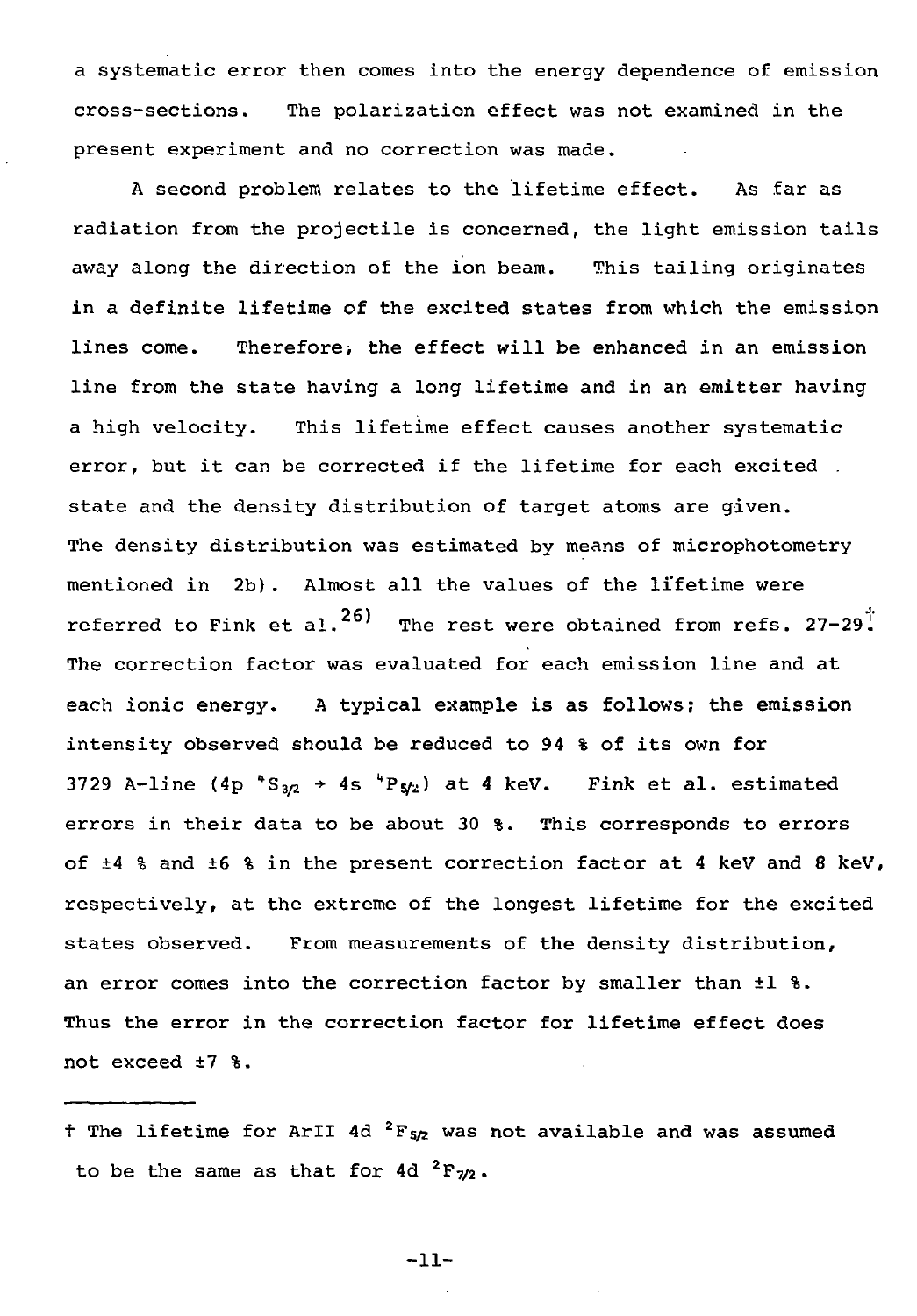Equation (2.1) is valid if either the ion beam or the atomic beam is homogeneous. The homogeneity is the third assumption which is difficult to check. After all, a possible error in determination of emission cross-sections is estimated at about +50 % for absolute measurements and at about ±18 % for relative measurements. Uncertainties remain in the condensation efficiency of sodium atoms, the polarization effect, and the homogeneity of the ion beam.

Suppose attenuation measurements of the ion current. Errors in determination of II and  $\ln(2I/I_n - I)$  are estimated to be  $\pm 24$  % and ±15 %, respectively. A systematic error will come from the assumption that the attenuation is caused by single-electron capture only. In addition to that, an elastic scattering results in the attenuation. The maximum cone-angle of elastic scattering is 35° in the laboratory system, whereas the cone-angle which the aperture of the Faraday cup subtends at the crossing is about 20°. Therefore, only a large angle scattering contributes to the attenuation. This contribution is expected to be minor, although it can not be estimated because of a lack of data on the differential cross-section. Then eq. (2.2) gives the upper limit of  $\sigma_{21}$ .

A secondary collisional process,  $Ar^{2+}$  + Na +  $Ar^{+}$  + Na followed by  $Ar^+$  + Na + Ar + Na<sup>+</sup>, might be responsible for the attenuation. This process, however, can be neglected, because the attenuation of  $Ar^+$  ion currents was not observed in the ( $Ar^+$ , Na) collision under the condition of the same target density. Double-electron capture process may be also negligible, because its cross-section is usually much smaller than that for single-electron capture.

-12-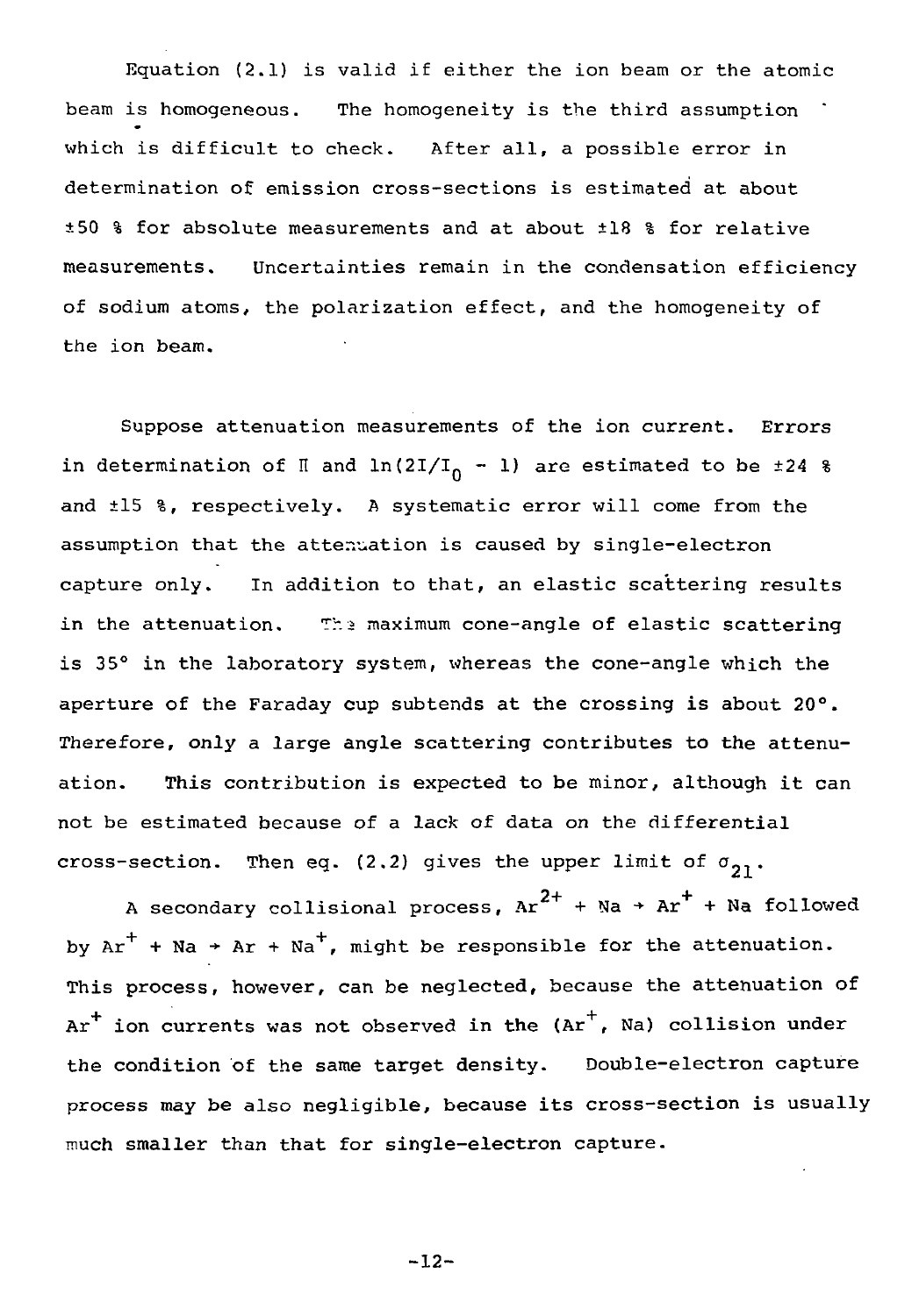#### §3. Results and Discussion

3a) Survey spectra and emission cross-sections

Survey spectra were photographed for the collision system of  $Ar^+$ . Na) and  $Ar^{2+}$ . Na) in the wavelength region from 2800 to 6000 A at the ionic energy of several keV. For the  $(\text{Ar}^+$ . Na) collision, emission lines observed are only Na D-lines and no emission line due to either ArI or ArII is detected. On the other hand, several tens of emission lines are observed for the  $\left(\text{Ar}^{2+}$ , Na) collision, as shown in Fig. 2. The emission lines observed were identified as Aril lines or Na D-lines. These results indicate that single-electron capture into excited states of projectile,

$$
Ar^{2+} + Na \rightarrow Ar^{+*} + Na^{+} + \Delta E, \qquad (3.1)
$$

takes place remarkably as well as direct excitation of target,

$$
Ar^{2+}
$$
 + Na(3s<sup>2</sup>S) + Ar<sup>2+</sup> + Na(3p<sup>2</sup>P), (3.2)

for the (Ar $^{2+}$ , Na) collision, whereas direct excitation of target is a dominant inelastic collision process for the  $(\text{Ar}^+, \text{Na})$ collision.

The Aril emission lines observed are from the excited states of such electron configurations as  $3p^4$  (<sup>3</sup>P)  $4p$ ,  $3p^4$  (<sup>1</sup>D)  $4p^4$ ,  $3p^4$  (<sup>3</sup>P)  $4d$ , and  $3p^4$  ( $3p$ )5s, which are hereafter abbreviated to the  $4p^2$ ,  $4p^1$ . 4d- and 5s-states, respectively. Then transitions such as  $4p \rightarrow$ 

-13-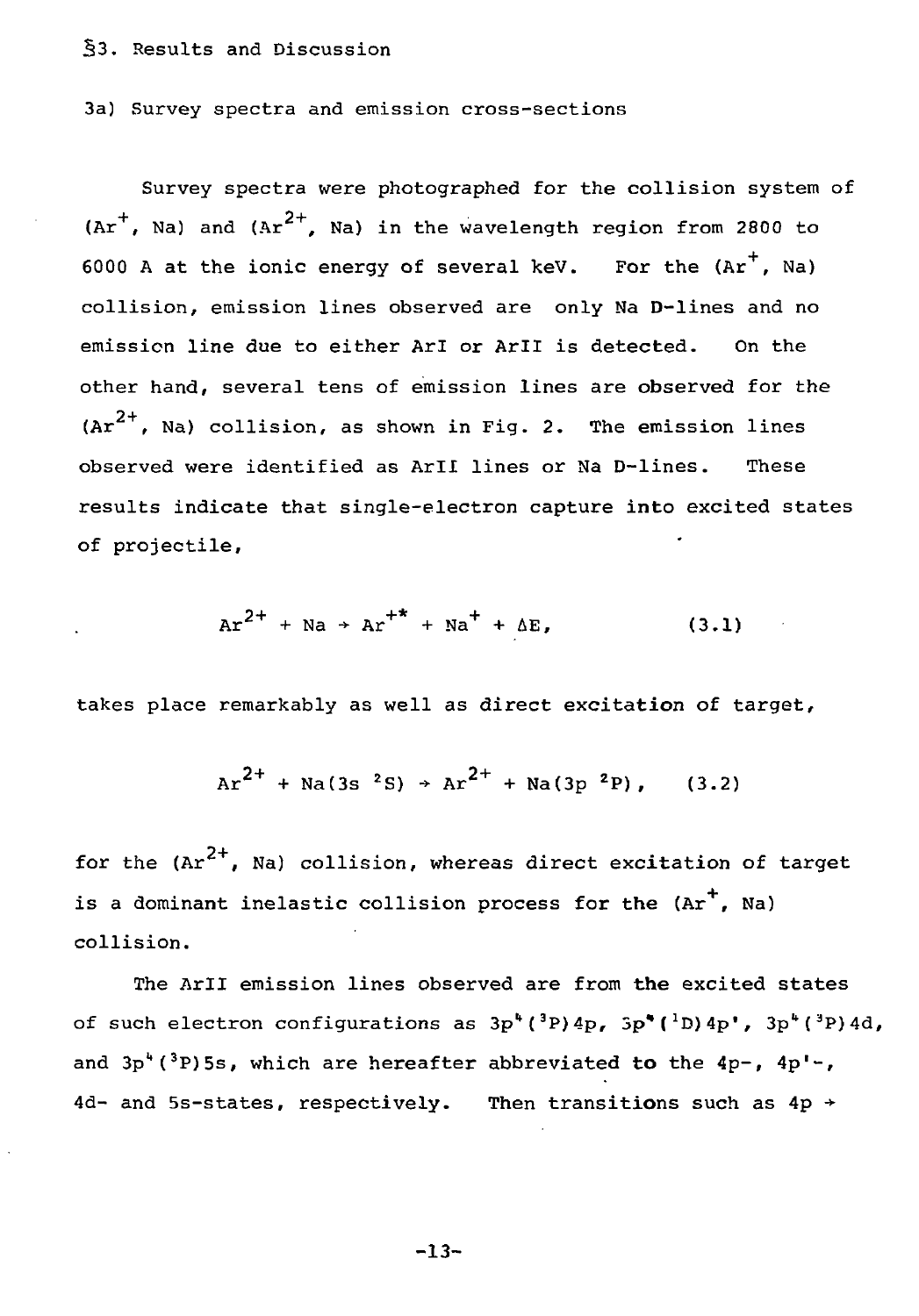4s or 3d,  $4p' \rightarrow 4s'$  or 3d,  $4d \rightarrow 4p$ , and 5s  $\rightarrow 4p$  can be observed in the visible and near ultraviolet region. Strong emission lines arise from the 4p- and 4p'-states, while all the emission lines from the 4d- and 5s-states are weak. The 4p-state consists of thirteen terms including multiplets:  ${}^{2}S_{\frac{1}{2}}$ ,  ${}^{4}S_{\frac{3}{2}}$ ,  ${}^{2}P_{\frac{1}{2}}$ ,  ${}^{3}Z$ ,  ${}^{2}D_{\frac{3}{2}}$ ,  ${}^{4}Z$  ${}^{4}P_{1/2}$ ,  ${}_{3/2}$ ,  ${}_{5/2}$  and  ${}^{4}D_{1/2}$ ,  ${}_{3/2}$ ,  ${}_{5/2}$ ,  ${}_{7/2}$ . Emission lines from all the terms are observed and strong lines come from the multiplets of high-J values. Much the same feature is seen in emission lines from the  $4p^*$ -states; emission lines from all the possible terms,  $^2\rm{P}_{3/2}$ ,s/2,  $^2$ D<sub>3/z</sub>,<sub>5</sub>/<sub>2</sub>, and  $^2$ F<sub>5/2</sub>,<sub>7</sub>/<sub>2</sub>, are detected and strong lines come from the high-J multiplets. Meanwhile, emission lines from the 4d-state are in general weak and are limited to those from the terms of  ${}^{4}P$ ,  $1D$ ,  $1F$  and  $2F$ ; no emission line is detected from other possible terms of <sup>2</sup>P and <sup>2</sup>D. Only a few lines from the 5s-state are detect able and very weak.

These features apparent in survey spectra were confirmed quantitatively by photoelectric measurements. Absolute measurements of emission cross-sections were carried out at the ionic energies of 4 and 8 keV. Table 1 shows the values of emission cross-sections obtained. Since the number of the emission lines observed is over eighty, the cross-sections listed in the table are limited to some typical ones. Identification of transitions was referred to the table given by Striganov and Sventitskii.<sup>30)</sup> If the primary ion  $Ar^{2+}$  is assumed to be in its ground state  $3p^*{}^{3}P$ , the energy defect  $\Delta E$  in eq. (3.1) can be obtained from Moore's table.<sup>31)</sup> The values for  $\Delta E$  are also listed in Table 1. Reactions producing Aril in the 4p- and 4p'-states are exothermic  $(AB>0)$ , and we have the following relations; 3.3 eV >  $\Delta E$  > 2.5 eV

-14-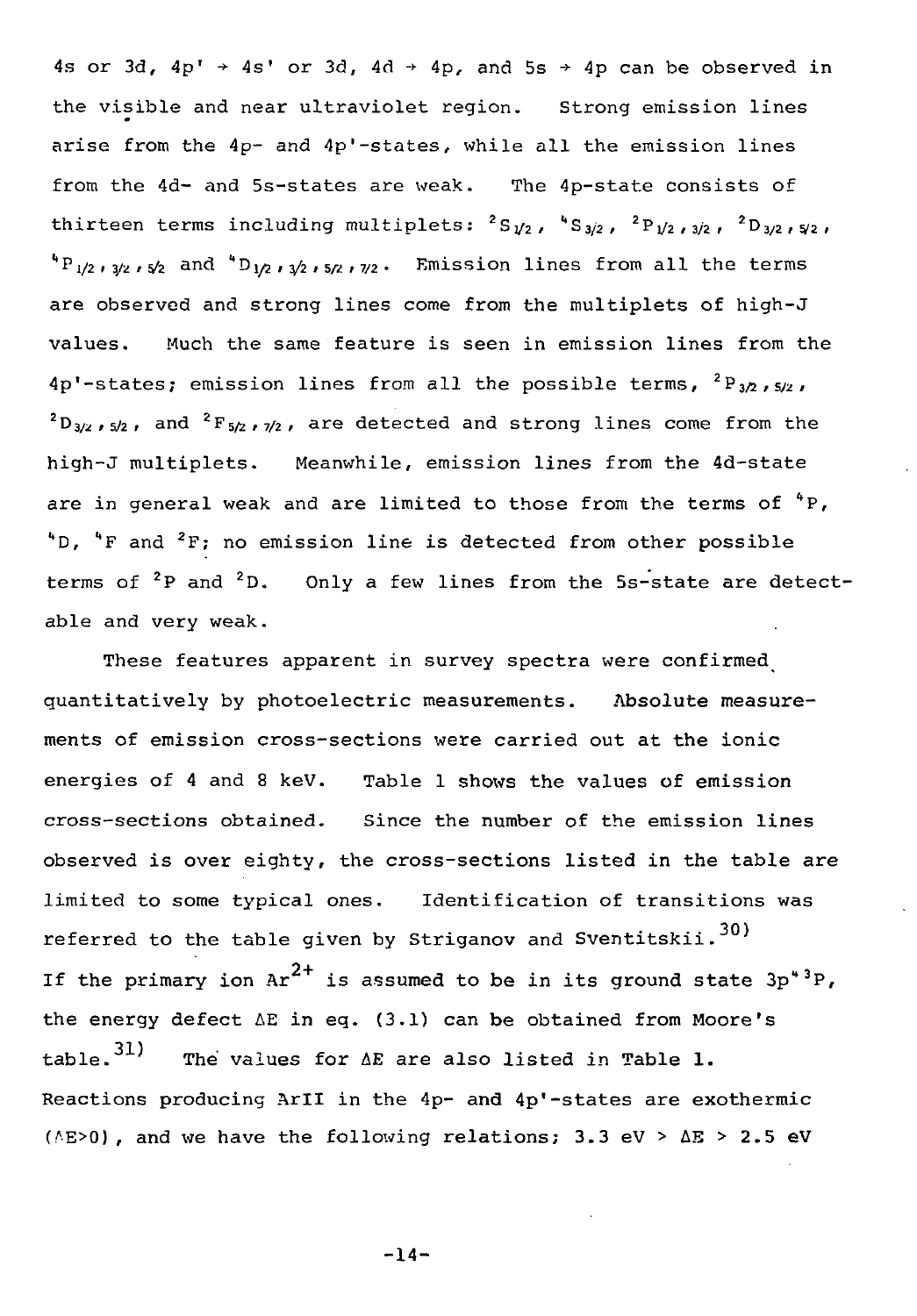for the excitation of the 4p-state, and 1.4 eV >  $\Delta E$  > 1.0 eV for that of the 4p'-sate. Reactions producing Aril in the 4d-state are endothermic ( $\Delta E < 0$ ), and we have  $|\Delta E| < 0.8$  eV for the detectable terms and  $\Delta E$ |>1 eV for the nondetectable terms  $^2$ P and  $^2$ D. Large endothermicity may be the reason why the latter terms can not be observed. The excitation of the 5s-state is less endothermic than that of the 4d-state, but the transition probability for  $5s + 4p$ is much smaller than that for  $4d + 4p$ . From these facts, it turns out that exothermic reactions with the energy defect of a few eV take place remarkably compared with endothermic ones at the ionic energy of several keV.

The energy dependence of emission cross-sections was examined at the ionic energies from 0.2 to 12 keV for three emission lines (3729 A, 4072 A, 3559 A) , which were selected as the representative of emission lines from the  $4p-, 4p'-$  and  $4d$ -states. The results obtained are shown in Figs. 3(a), (b) and (c), where the virtical bars indicate 95% confidence limits of random error. The energy dependence is quite different from each other. The emission cross= section for the transition 4p  $S_{3/2}$   $\rightarrow$  4s  ${}^{4}P_{5/2}(3729$  A) has a broad maximum around 4.5 keV; the others have no maximum; the one for 4d  ${}^{2}F_{7/2}$  + 4p  ${}^{2}D_{5/2}$  (3559 A)<sup>††</sup>seems to be independent of energy These results will be discussed in the following paper.

 $\dagger$ If a metastable ion of 3p<sup>4</sup> <sup>1</sup>D is responsible for the excitation of the  $4p'$ -state,  $3.1$  eV >  $\Delta E$  > 2.7 eV.

t+The energy dependence was examined with large slit widths, so that 3559A-line was blended with some weak lines. The other two lines examined were well-separated.

-15-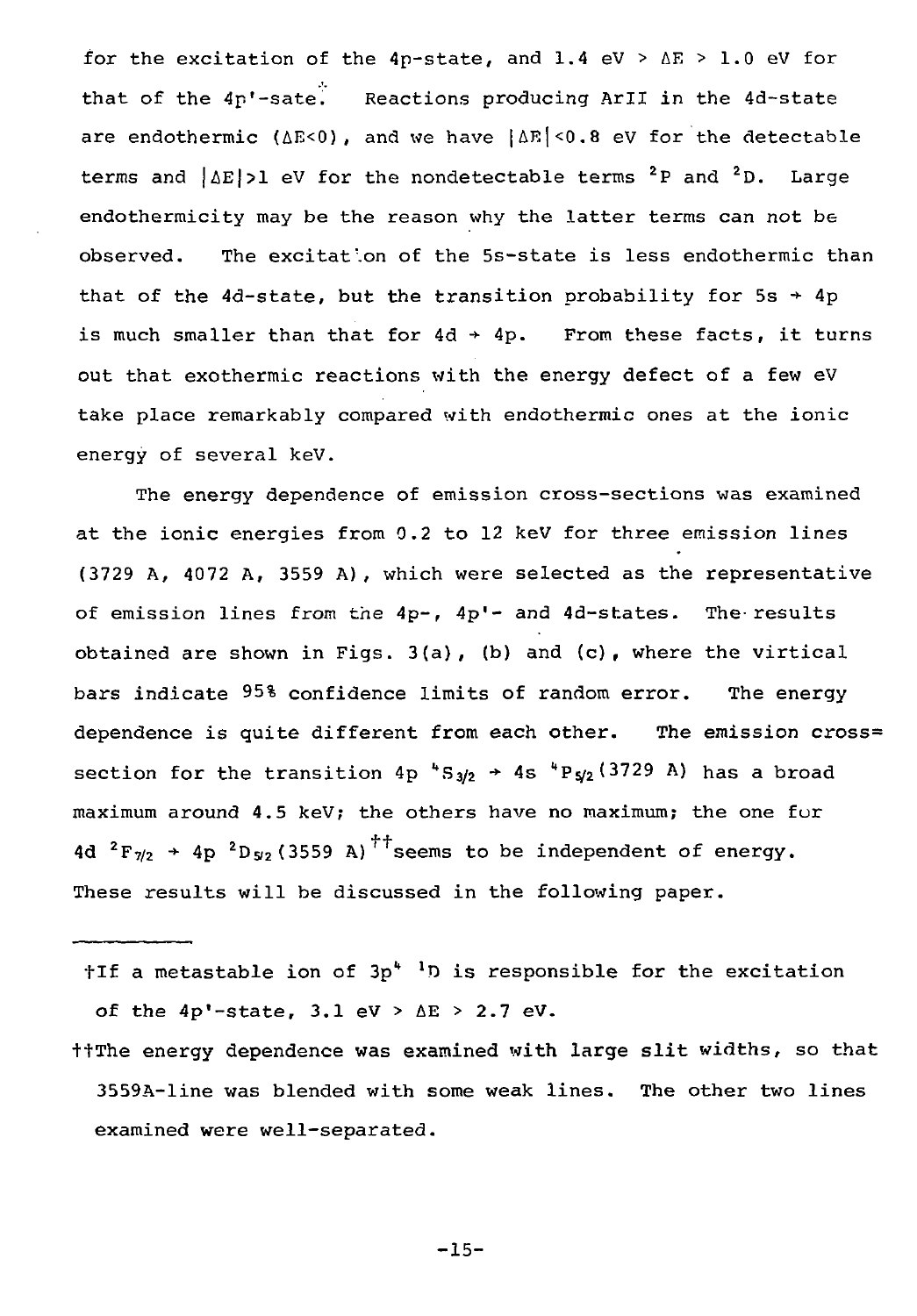The next problem of interest is how much the electron-capture into excited states does take part in the total electron-capture. Excitation cross-sections were then evaluated from the emission cross-sections observed. The excitation cross-section for the electron-capture into the j-th term of the ArII nl-state  $Q_i(nl)$ is given by

$$
Q_{j}(nl) = \sum_{k} Q_{jk} - \sum_{i} Q_{ij} \qquad (3.3)
$$

where  $Q_{ik}$  is the emission cross-section for the transition from j to k, and the summation extends over all the possible final states k. The second term on the right-hand side is a correction for cascading effects. Actually, errors come from missing out some emission lines. Most of the emission lines from the excited states observed appear in the visible and near ultraviolet region, but the ones from the transitions  $4d \rightarrow 3p$  and  $5s \rightarrow 3p$  are outside of the detectable wavelength region. An alternative evaluation is available, if the transition probability of spontaneous emission  $A_{ik}$  and the lifetime  $\tau_{i}$  are known;

$$
Q_j(n1) = Q_{jk}/(\tau_j A_{jk}) - \sum_i Q_{ij}.
$$
 (3.4)

In this case, errors arise from uncertainties in  $A_{ik}$  and  $T_{i}$ . ر .<br>-Viese et al.<sup>32)</sup>, Shumaker and Popenoe<sup>33)</sup>

 $-16-$ 

<sup>T</sup>7iese et al. , Shuinaker and Popenoe.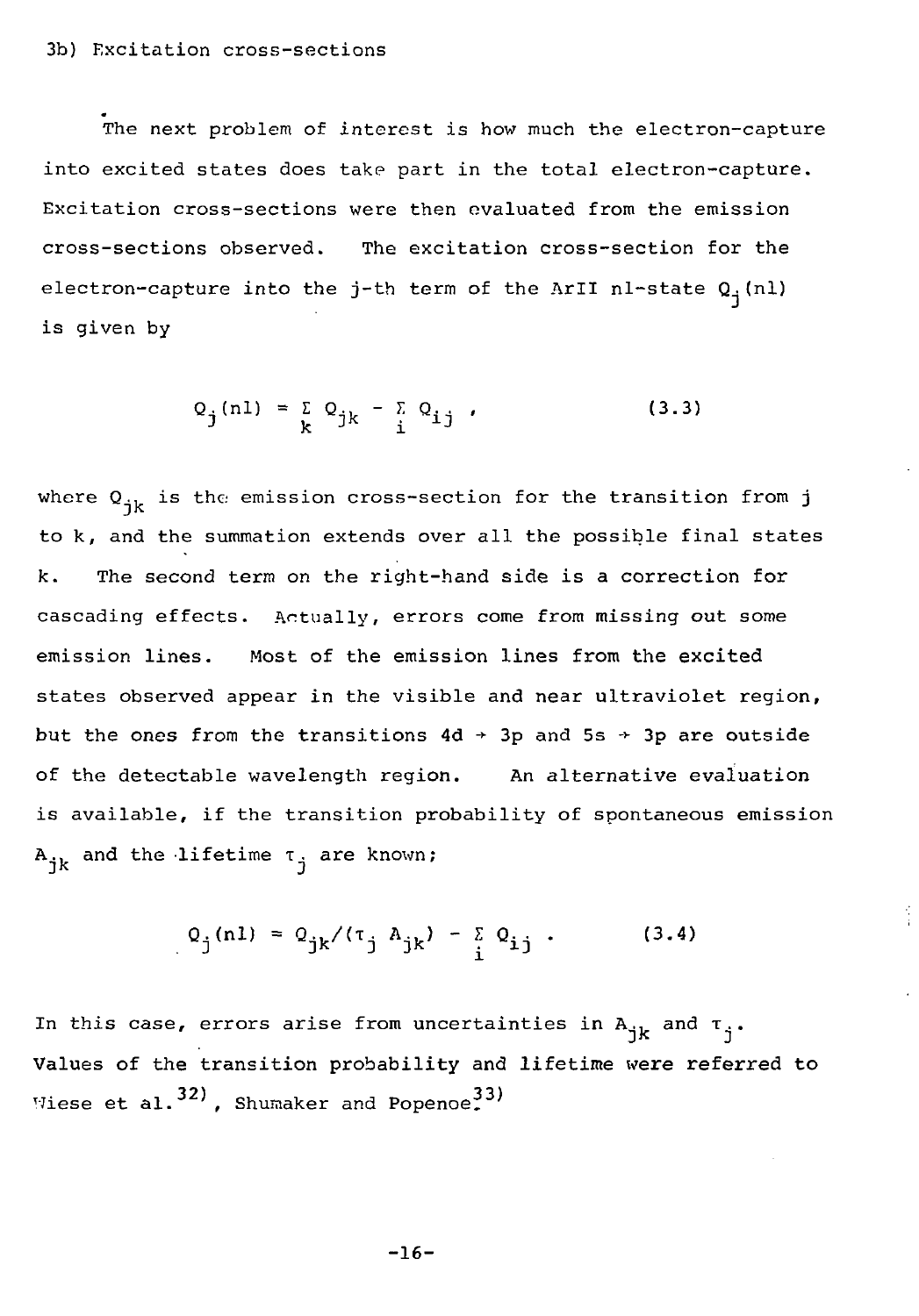The  $Q_i(nl)$  values obtained in both the ways were in agreement with each other within ±10 %. The result obtained at 4 keV is as follows:

$$
Q(4p) = 3.11 \times 10^{-15} \text{ cm}^2
$$
;  $Q(4p') = 1.47 \times 10^{-15} \text{ cm}^2$ ;  
 $Q(4d) = 0.37 \times 10^{-15} \text{ cm}^2$ ;  $Q(5s) = 0.9 \times 10^{-17} \text{ cm}^2$ .

Here Q(nl) means the sum of  $Q_1(nl)$  over all the terms of the nl= state. All the cross-sections are cascade-free. The sum of the excitation cross-sections observed is about  $5.0x10^{-15}$   $cm^2$ . These cross-sections can be compared with the cross-section for the total electron-capture  $\sigma_{21}$ . The upper limit of  $\sigma_{21}$  was estimated from attenuation measurements of ion currents (see eq.  $(2.2)$ ); the value obtained in this way is  $11 \times 10^{-15}$  cm<sup>2</sup> at 4 keV. The estimated accuracy is about  $\pm 50$  % in  $Q_{ik}$  and  $\pm 40$  % in  $\sigma_{21}$ . Therefore, an accurate quantitative comparison is difficult, but it is concluded that the sum of the cross-sections for the electron-capture into the excited states observed is comparable with the total electron= capture cross-section at several-keV collisions.

There may exist electron-capture processes into other excited states such as the  $3d-$ ,  $4s-$  and  $4s'$ -states because of their exothermicities. These states, however, can not be detected in the present experiment, because all the emission lines from these states fall onto the vacuum ultraviolet region.

# Acknowledgments

This work was supported in part by the Grant-in-Aid for Special Project Research No. 111011 from the Ministry of Education and was done under the Collaborating Research Program at Institute of Plasma Physics, Nagoya University.

-17-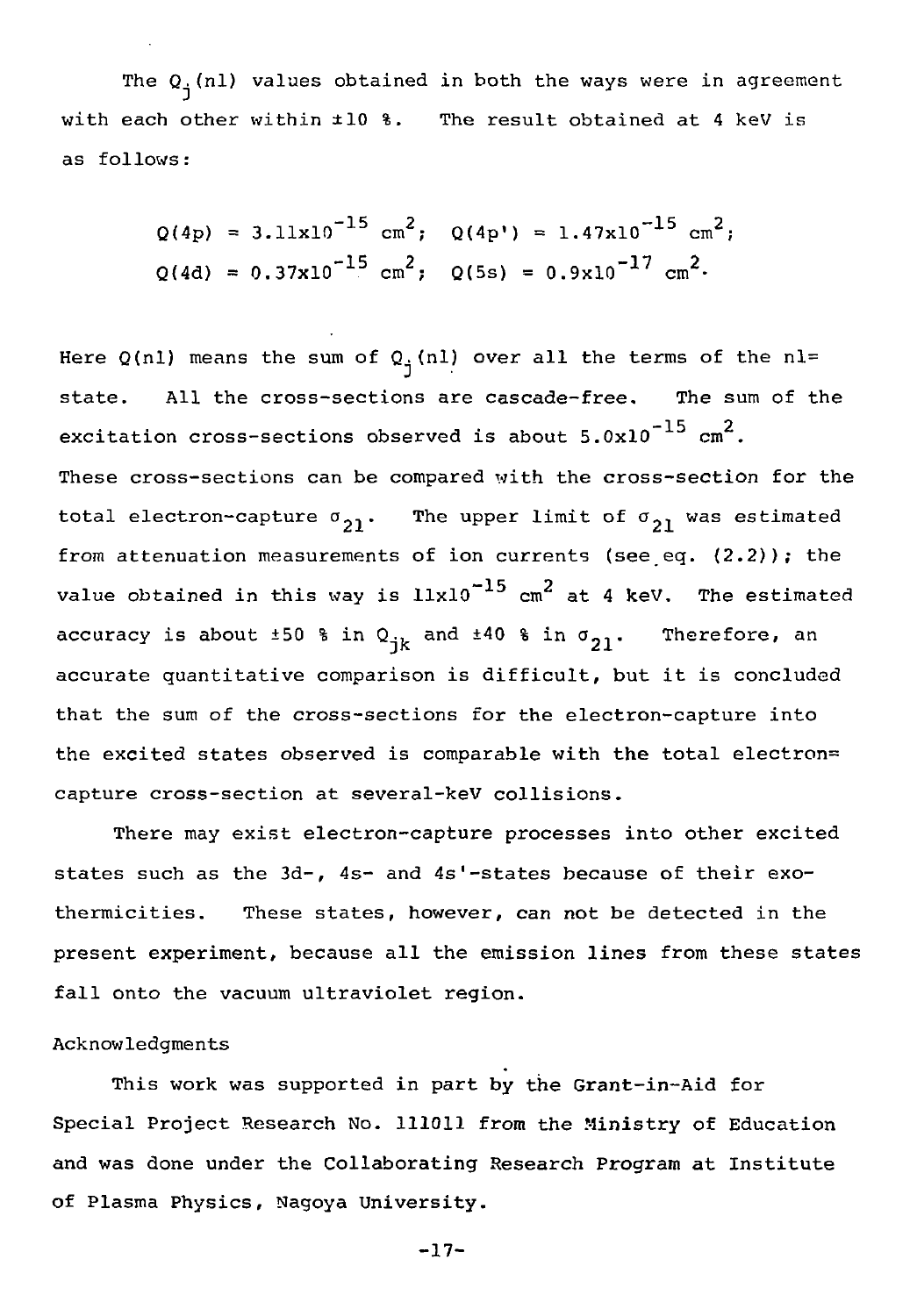References

- 1) J.B.Hasted, D.Phill and R.A.Smith: Proc. Roy. Soc. A235 (1956) 354, 2) J.B.Hasted and A.Y.J.Chang: proc. Phys. Soc. 80 (1962) 441. 3) H.J.Zwally and D.W.Koopman: Phys. Rev. A2 (1970) 1851. 4) E.Salzborn: IEEE Trans. Nucl. Sci. NS-23 (1976) 947. 5) II.Klinger, A.Muller and K.Salzborn: J. Phys. B8 (1975) 230. 6) H.Klinger, A.Muller and E.Salzborn: J. Chem. Phys. 65 (1976) 3427. 7) A.Muller and E.Salzborn: Phys. Lett. A59 (1976) 19. 8) M.B.Shah, T.V.Goffe and H.B.Gilbody: J. Phys. Bll (1978) L233. 9) R.A.Phaneuf, F.W.Meyer and R.H.McKnight: Phys. Rev. Al7 (1978) 534. 10) K.Okuno, T.Koizumi and Y.Kaneko: Phys. Rev. Lett. 40 (1978) 1708. 11) A.Salop and R.E.Olson: Phys. Rev. A13 (1976) 1312. 12) C.3ottcher: J. Phys. 310 (1977) L213. 13) J.Vaaben and J.S.Briggs: J. Phys. B10 (1977) L521. 14) R.E.Olson, K.H.Berkner, W.G.Graham, R.V.Pyle, A.S.Schlachter and J.W.Stearns: Phys. Rev. Lett. 41 (1978) 163. 15) H.Ryufuku and T.Watanabe: Phys. Rev. A18 (1978) 2005. 16) A.V.Vinogradov and I.I.Sobel'man: Soviet Physics-JETP 36 (1973) 1115. 17) W.H.Louisell, M.O.Scully and W.B.McKnight: Phys. Rev. All (1975) 9 89. 18) R.W.P.McWhirter: IAEA-199, Atom. Molec. Data for Fusion, (1977) p.297. 19) H.Winter, E.Bloemen and F.J.de Heer: J. Phys. B10 (1977) Ll. 20) H.Winter, E.Bloemen and F.J.de Heer: J. Phys. B10 (1977) L311.
- 21) A.Matsumoto, S.\ihara, S.Ohtani, K.Okuno, S.Tsurubuchi, T.Iwai and Y.Kaneko: Phys. Lett, (to be published).

-18-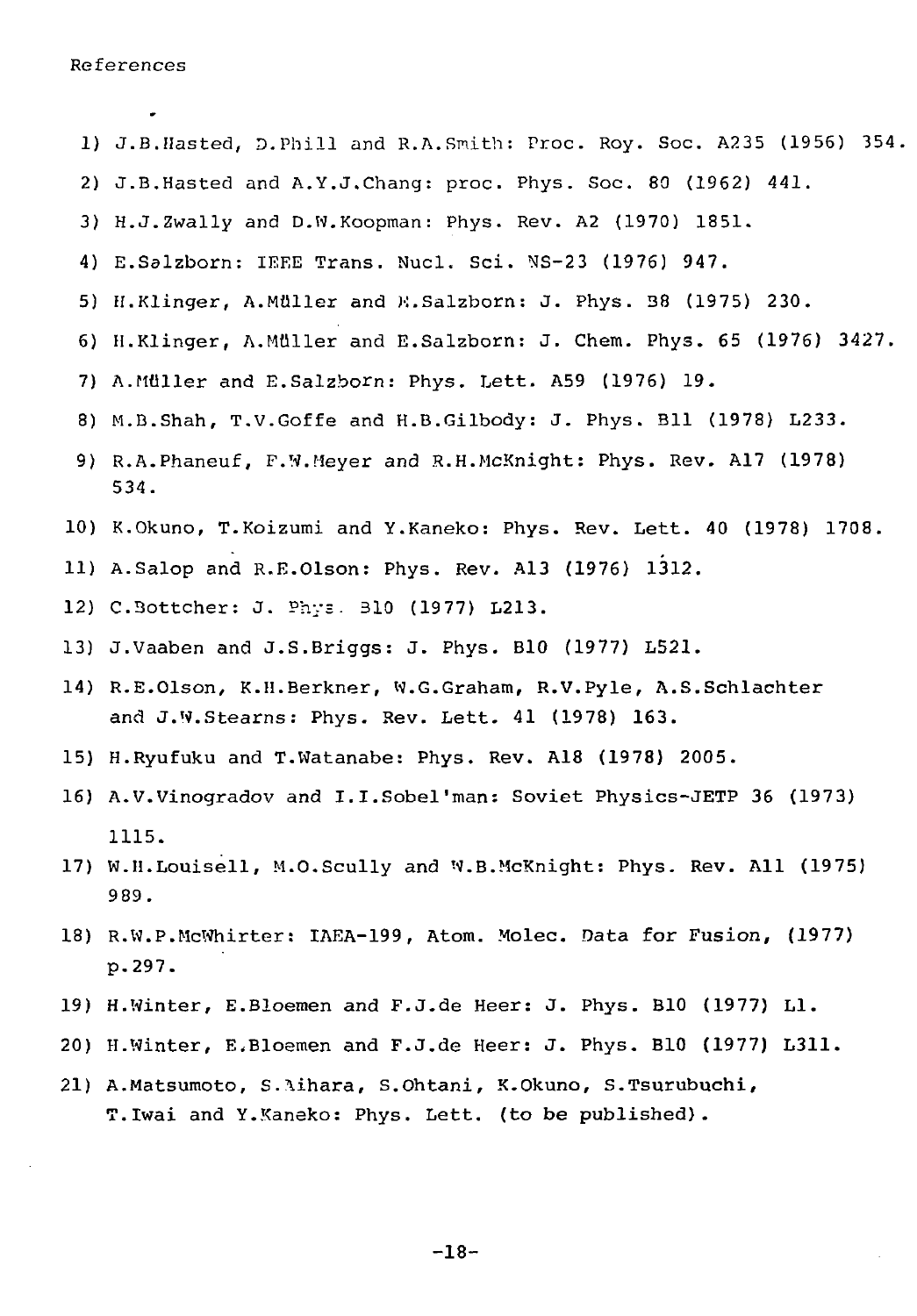- 22) J.B.Hasted: Physics of Atomic Collisions (Butterworth, London, 1972) 2nd ed.. Chap. 3, p.273.
- 23) B.J.Russell, J.P.Shelton and A.Walsh: Spectrochim. Acta 8 (1957) 317.
- 24) R.Stair, R.G.Johnston and E.W.Halbach: J. Res. Nat.Bur. Stand. (USA) 64A (1960) 291.
- 25) S.Wexler: Rev. Mod. Phys. 30 (19S8) 402.
- 26) U.Pink, S.Bashkin and W.S.Bickel: J.Q.S.R.T. 10 (1970) 1241.
- 27) J.A.Kernahan, C.C.Lin and E.H.Pinnington: J. Opt. Soc. Amer. 60 (1970) 898.
- 28) E.H.Pinnington, P.Weinberg, W.Verfuss, H.O.Lutz and R.Hippler: Phys. Lett. 65A (1978) 287.
- 29) A.Denis and M.Gaillard: Phys. Lett. 31A (1970) 9.
- 30) A.R.Striganov and N.S.Sventitskii: Tables of Spectral Lines of Neutral and Ionized Atoms, Transl. from Russian (IFI/Plenum, New York, 1968) .
- 31) C.E.Moore: Atomic Energy Levels vol. 1 (NBS Circular 467, 1949).
- 32) W.L.Wiese, M.W.Smith and B.M.Miles: Atomic Transition Probabili- $\mathbf{v}$ ties vol. 2 (NSRDS-NBS 22, 1969).
- 33) J.B.Shumaker.Jr and C.H.Popenoe: J. Opt. Soc. Amer. 59 (1969) 980.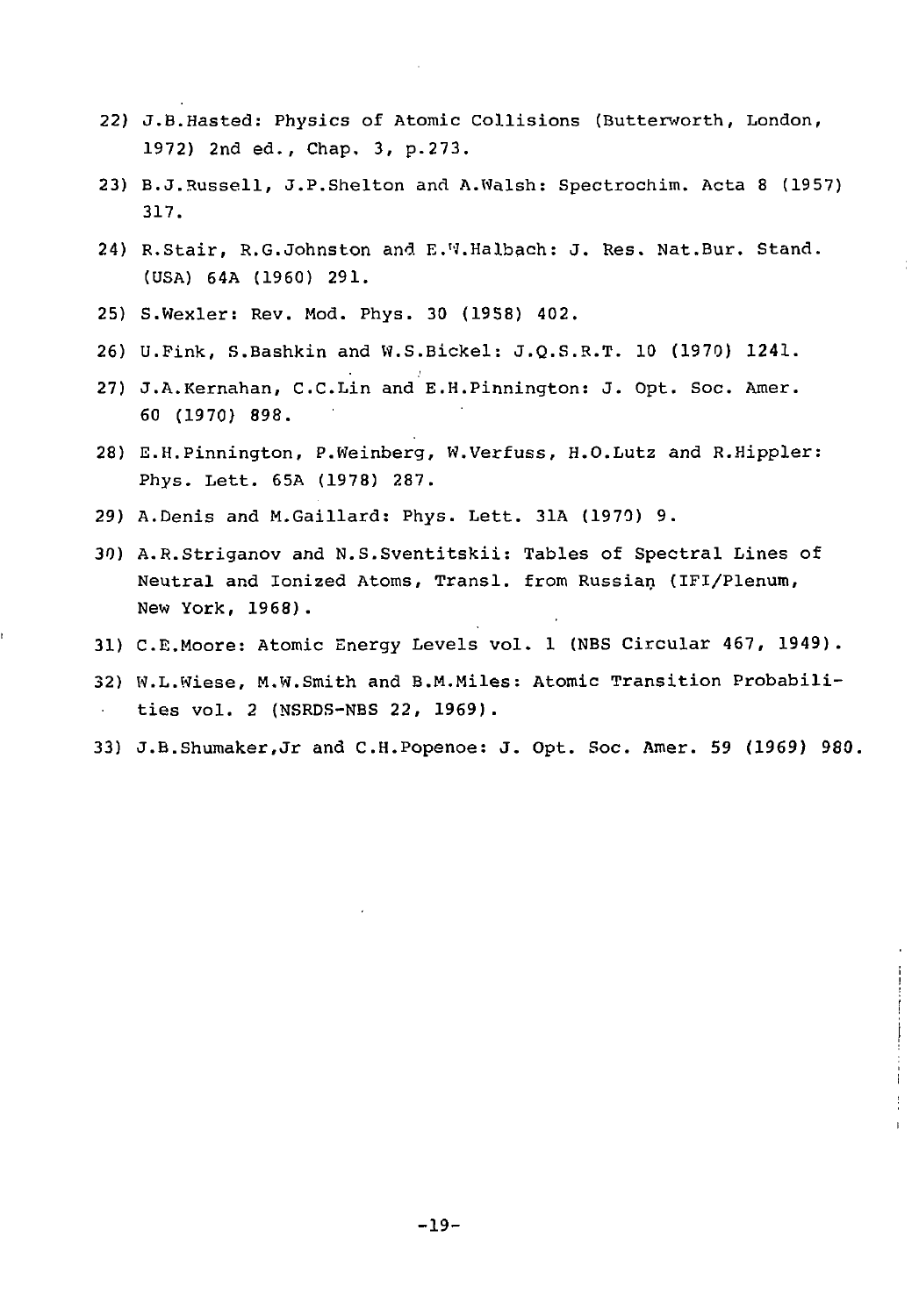Table 1. Emission cross-section  $Q_{4\nu}$  for Ar<sup>2+</sup>(3p<sup>+</sup>) + Na +  $Ar^+(3p^*n1;j) + Na^+; Ar^+(3p^*n1;j) + Ar^+(3p^*n'1';k) + hv.$ 

| Transition                                                               | $\lambda$ (A) | $Q_{jk}$ (x10 <sup>-16</sup> cm <sup>2</sup> ) |       | $\Delta E$ (eV) |
|--------------------------------------------------------------------------|---------------|------------------------------------------------|-------|-----------------|
|                                                                          |               | 4 keV                                          | 8 keV |                 |
| $4p + 4s$                                                                |               |                                                |       |                 |
| $4 P_{5/2} \rightarrow 4 P_{5/2}$                                        | 4806.017      | 1.39                                           | 2.67  | 3.26            |
| $^4$ D $\eta\prime2$ $\;\rightarrow\;\;$ $^4$ P $_{5/2}$                 | 4348.063      | 3.35                                           | 7.29  | 2.99            |
| $4 D_{5/2}$ + $4 P_{3/2}$                                                | 4426.005      | 2.25                                           | 4.84  | 2.94            |
| $^{2}D_{5/2}$ + $^{2}P_{3/2}$                                            | 4879.860      | 2.82                                           | 5.67  | 2.81            |
| $^{2}P_{3/2}$ + $^{2}P_{1/2}$                                            | 4764.862      | 1.58                                           | 3.09  | 2.62            |
| $4 S_{3/2}$ + $4 P_{5/2}$                                                | 3729.310      | 2.89                                           | 2.71  | 2.52            |
| ${}^2S_{1/2}$ + ${}^2P_{1/2}$                                            | 4579.346      | 1.21                                           | 2.45  | 2.51            |
| $4p' + 4s'$                                                              |               |                                                |       |                 |
| ${}^{2}F_{5/2}$ + ${}^{2}D_{3/2}$                                        | 4589.896      | 2.31                                           | 3.15  | 1.36            |
| $^2$ F $_{\rm 7/2}$ $\,$ + $\,$ $^2$ D $_{\rm 5/2}$                      | 4609.560      | 4.57                                           | 5.51  | 1.34            |
| $^{2}P_{3/2}$ + $^{2}D_{5/2}$                                            | 4277.524      | 1.17                                           | 1.90  | 1.14            |
| ${}^2D_{5/2}$ + ${}^2D_{5/2}$                                            | 4072.006      | 1.44                                           | 1.82  | 0.99            |
| $4d + 4p$                                                                |               |                                                |       |                 |
| $^{4}D_{7/2}$ + $^{4}P_{5/2}$                                            | 3491.538      | 0.27                                           | 0.28  | $-0.29$         |
| $4 F_{9/2}$ + $4 D_{7/2}$                                                | 3588.448      | 0.47                                           | 0.54  | $-0.46$         |
| $^2$ F $_{7/2}$ $\hspace{1.2cm} \rightarrow \hspace{1.2cm}^2$ D $_{5/2}$ | 3559.508      | 0.75                                           | 0.88  | $-0.68$         |
| $4 P_{5/2}$ + $4 S_{3/2}$                                                | 3868.524      | 0.15                                           | 0.17  | $-0.69$         |
| $5s + 4p$                                                                |               |                                                |       |                 |
| $^{4}P_{5/2}$ + $^{4}P_{5/2}$                                            | 3765.269      | 0.09                                           | 0.18  | $-0.03$         |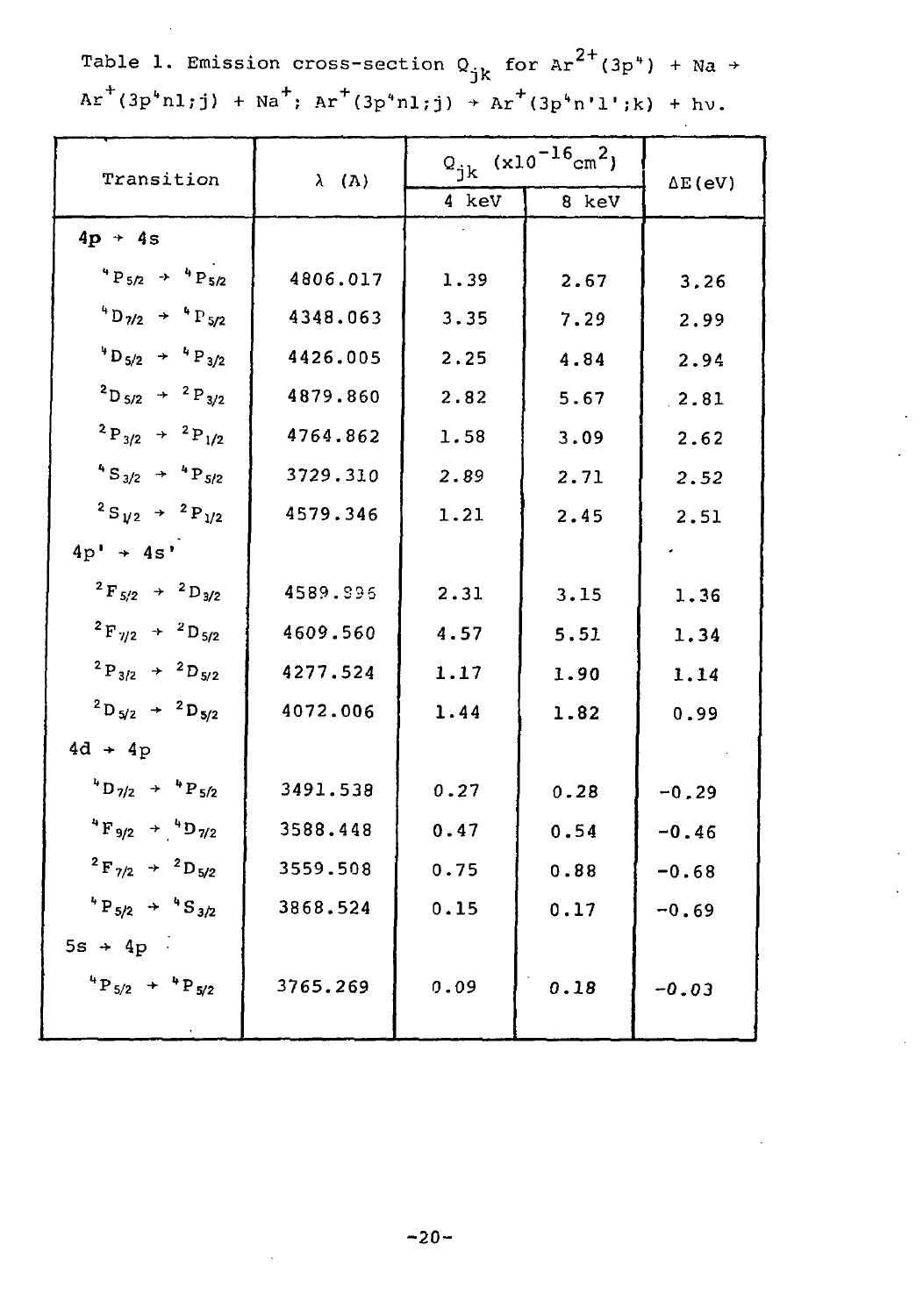Figure Captions

- Fig. 1. Experimental setup
	- $(1)$ , mass analyser;  $(2)$ , analyser slits;  $(3)$ , oven;  $(4)$ , thermocouple;  $(5)$ , liquid nitrogen trap;  $(6)$ , plate collecting sodium;  $(7)$ , shutter;  $(8)$ , Faraday cup; (5), sapphire window.
- Fig. 2. Survey spectrum for collision of  $Ar^{2+}$  with Na at 8 keV: slit width, 30 µ; exposure time, 4 hours; film, Tri-X.
- Fig. 3. Energy dependence of emission cross-sections for Aril lines. Vertical bars represent 95 % confidence limit of random error (a) 3729A-line,  $4p^4S_{3/2}$  +  $4s^4P_{5/2}$ ;
	- (b)  $4072A-Line$ ,  $4p'$   $2D_{5/2}$   $\rightarrow$   $4s'$
	- (c) 3559A-line, 4d  ${}^{2}F_{7/2}$  + 4p  ${}^{2}D_{5/2}$ .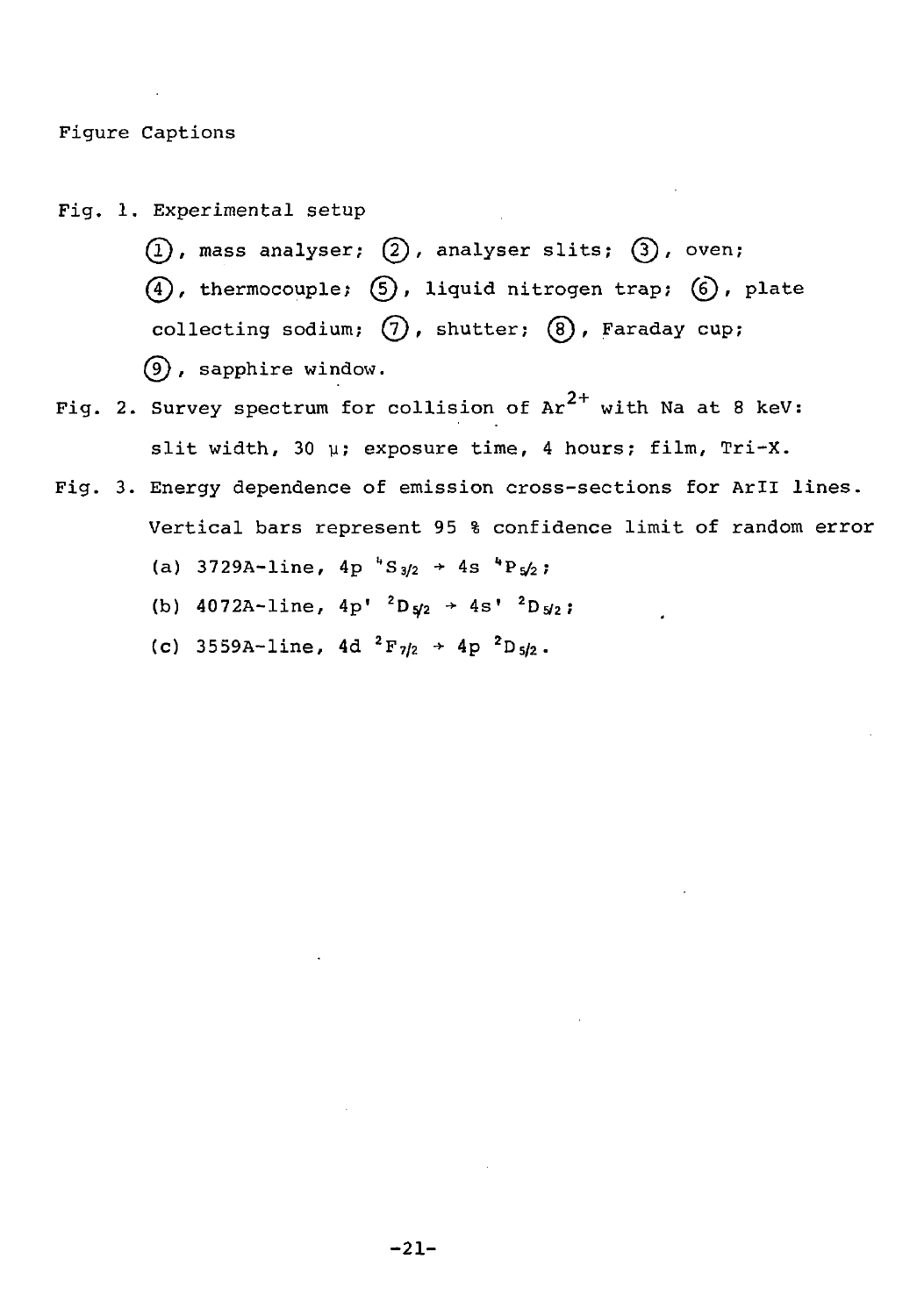

**i** *g* **. 1**

 $\sigma_{\rm{max}}=100$ 

 $\lambda_{\rm{max}}$  and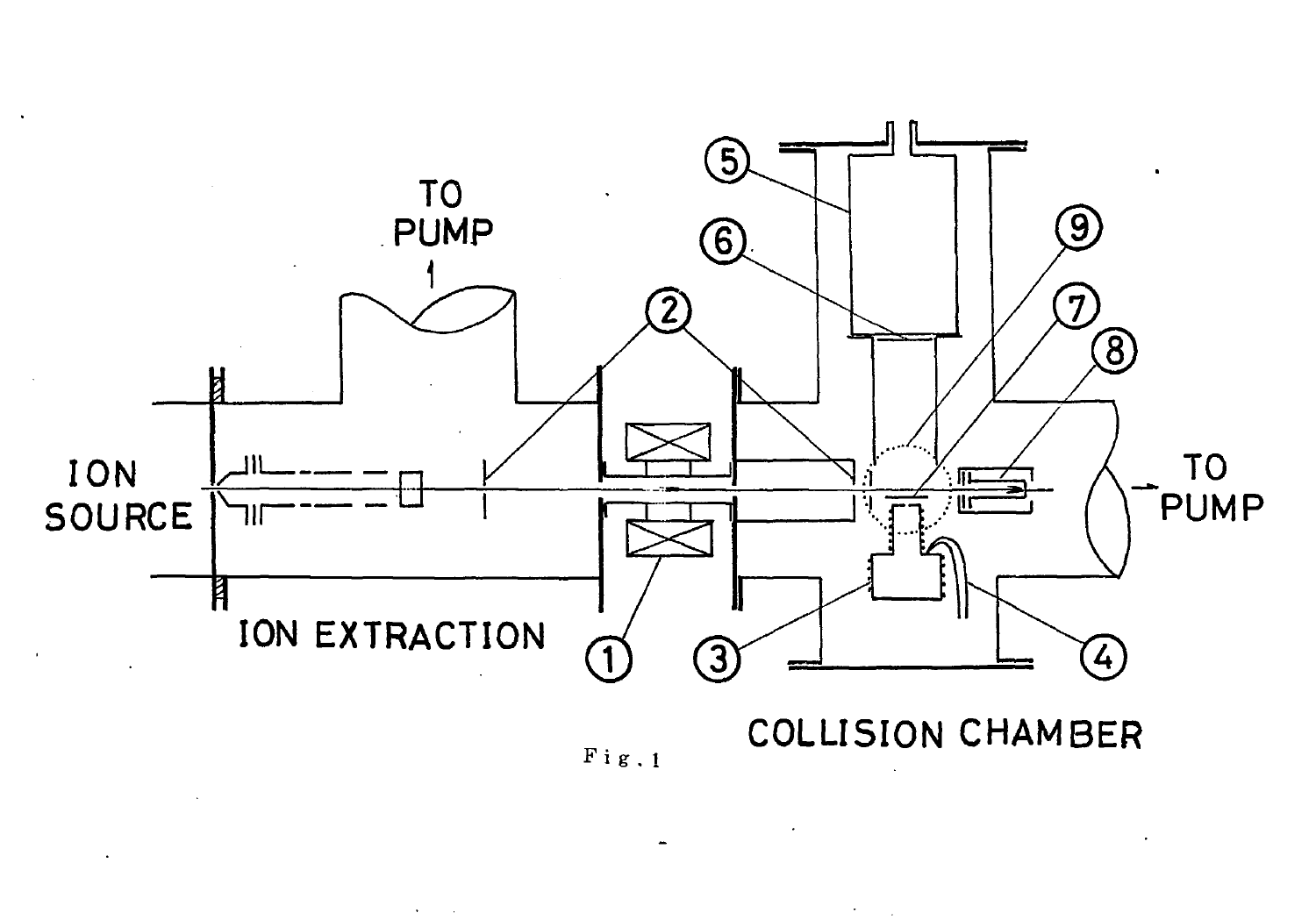

**. 2**